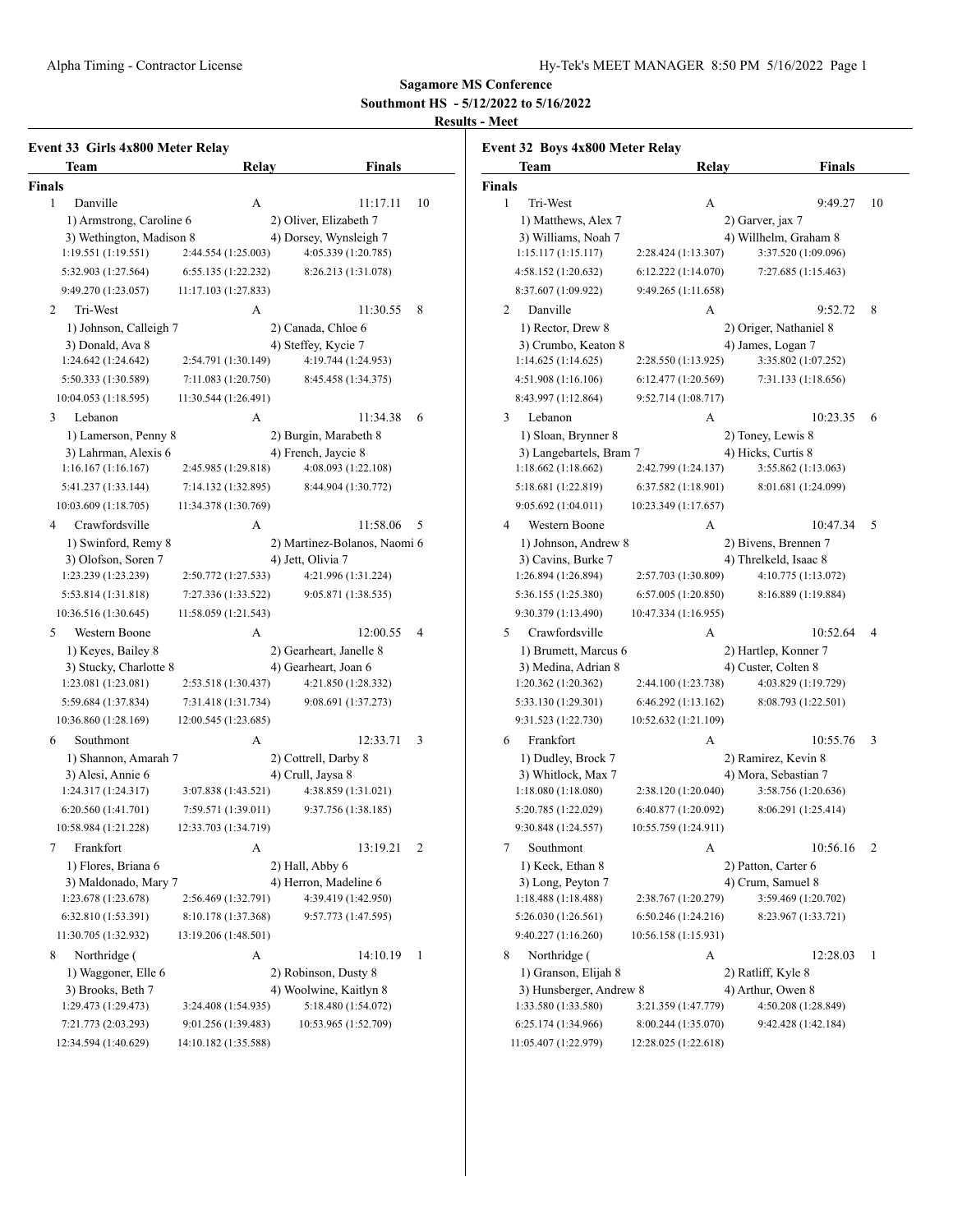**Southmont HS - 5/12/2022 to 5/16/2022**

**Results - Meet**

|                | <b>Event 3 Girls 100 Meter Dash</b>    |               |             |                      |                           |
|----------------|----------------------------------------|---------------|-------------|----------------------|---------------------------|
|                | Meet:                                  | 12.80 \$ 1985 |             |                      | <b>SHANNONN SOWERS</b>    |
|                | <b>Meet:</b>                           | 12.80 \$ 2014 |             |                      | <b>CAROLINE MCCLASKEY</b> |
|                | Name                                   |               |             | Yr School            | <b>Prelims</b>            |
|                | <b>Preliminaries</b>                   |               |             |                      |                           |
| 1              | Regalado, Kylee                        |               | 8           | Tri-West             | 14.06O                    |
| 2              | Fasel, Island                          |               |             | 8 Lebanon            | 14.51Q                    |
| 3              | Kuliesis, Virginia                     |               |             | 8 Tri-West           | 14.43Q                    |
| 4              | Ennin, Esiaba                          |               |             | 7 Danville           | 14.55Q                    |
| 5              | Burkeybyle, Caroline                   |               |             | 8 Lebanon            | 14.55q                    |
| 6              | Ane, Malina                            |               |             | 8 Danville           | 14.55q                    |
| 7              | Yarger, Paige                          |               |             | 7 Northridge (       | 14.87q                    |
| 8              | Melevage, Caroline                     |               |             | 8 Crawfordsvil       | 14.88q                    |
| 9              | Lopez-Valdez, yoselin                  |               |             | 8 Frankfort          | 15.18                     |
| 10             | Horton, Maesa                          |               |             | 8 Crawfordsvil       | 15.20                     |
| 11             | Higer, Kate                            |               |             | 8 Western Boon       | 15.26                     |
| 12             | Bolden, Tavarionna                     |               |             | 6 Frankfort          | 15.30                     |
| 13             | Riggen, Lily                           |               |             | 7 Western Boon       | 15.64                     |
| 14             | Turner, Kaylee                         |               |             | 6 Southmont          | 16.02                     |
| 15             | Priebe, Cameron                        |               |             | 6 Southmont          | 16.18                     |
| 16             | Newkirk, Erica                         |               | 8           | Northridge (         | 17.60                     |
|                | <b>Event 4 Boys 100 Meter Dash</b>     |               |             |                      |                           |
|                | Meet:                                  | 11.20 \$ 2012 |             | <b>WES COOK</b>      |                           |
|                | Name                                   |               | Yr          | School               | Prelims                   |
|                | Preliminaries                          |               |             |                      |                           |
| 1              | Howard, Jeremiah                       |               |             | 7 Lebanon            | 12.18Q                    |
| 2              | Pritchett, Korbyn                      |               |             | 8 Northridge (       | 13.05Q                    |
| 3              | Wooten, Ethan                          |               |             | 8 Danville           | 12.98Q                    |
| 4              | Bumgardener, Collin                    |               |             | 8 Danville           | 13.08Q                    |
| 5              | Church, Alex                           |               |             | 8 Northridge (       | 13.28q                    |
| 6              | Rojas, Joseph                          |               |             | 8 Frankfort          | 13.35q                    |
| 7              | Fuston, Bradley                        |               |             | 8 Western Boon       | 13.43q                    |
| 8              | Sanders, Korbin                        |               |             | 8 Crawfordsvil       | 13.57q                    |
| 9              | Dickey, Talen                          |               |             | 8 Lebanon            | 13.57                     |
| 10             | Esieke, RJ                             |               |             | 8 Tri-West           | 13.74                     |
| 11             | Sanchez, Alex                          |               |             | 7 Crawfordsvil       | 13.81                     |
| 12             | Williams, Heath                        |               |             | 8 Western Boon       | 13.82                     |
| 13             | Davis, Jaydon                          |               | 7           | Frankfort            | 13.87                     |
| 14             | Fleece, Braxton                        |               | 7           | Tri-West             | 13.89                     |
| 15             | Stadler, Avery                         |               | 8           | Southmont            | 14.15                     |
| 16             | Mallone, Paul                          |               | 6           | Southmont            | 14.97                     |
|                |                                        |               |             |                      |                           |
|                | <b>Event 5 Girls 100 Meter Hurdles</b> |               |             |                      |                           |
|                | Meet:                                  | 16.00 \$ 2010 |             | <b>JESSI SHELTON</b> |                           |
|                | <b>Name</b>                            |               | Yr          | School               | Prelims                   |
|                | <b>Preliminaries</b>                   |               |             |                      |                           |
| 1              | Lowe, Aubrey                           |               | $7^{\circ}$ | Crawfordsvil         | 19.01Q                    |
| 2              | Bourne, Kendall                        |               |             | 7 Danville           | 19.41Q                    |
| 3              | Cline, Aldelaide                       |               |             | 7 Danville           | 19.29Q                    |
| $\overline{4}$ | Smith, Macee                           |               | 8           | Tri-West             | 20.11Q                    |
| 5              | Lopez-Valdez, yoselin                  |               |             | 8 Frankfort          | 19.90q                    |
| 6              | Link, Emily                            |               |             | 7 Southmont          | 20.04q                    |

 Ratcliff, Gracie 7 Northridge ( 20.24q 8 Wasson, Baylee 8 Tri-West 20.32q

| vicci |                    |   |                |       |
|-------|--------------------|---|----------------|-------|
| 9     | Krehely, Cayleigh  | 8 | Lebanon        | 20.68 |
| 10    | Mathews, Kyleigh   |   | Western Boon   | 20.77 |
| 11    | Rockhold, Lily     |   | Frankfort      | 20.90 |
| 12    | Halupka, Mary Jane |   | 7 Crawfordsvil | 21.37 |
| 13    | McKaig, Elizabeth  |   | Lebanon        | 21.64 |
| 14    | Witte, Alyssa      | 8 | Western Boon   | 21.74 |
| 15    | Williamson, Emma   |   | 8 Northridge ( | 22.00 |
| 16    | Williams, Molly    |   | Southmont      | 23.34 |
|       |                    |   |                |       |

#### **Event 6 Boys 110 Meter Hurdles**

|    | Meet:                | 15.16 \$ 2016 | <b>KADE KOBEL</b> |                |
|----|----------------------|---------------|-------------------|----------------|
|    | Name                 | Yr            | School            | <b>Prelims</b> |
|    | <b>Preliminaries</b> |               |                   |                |
| 1  | Simmons, Hutton      | 8             | Danville          | 17.77Q         |
| 2  | Craig, Cole          | 8             | Tri-West          | 18.73Q         |
| 3  | Downey, Gavin        | 8             | Southmont         | 18.95Q         |
| 4  | Stierwalt, Liam      | 7             | Danville          | 19.55Q         |
| 5  | Slagle, Landry       | 7             | Tri-West          | 19.70q         |
| 6  | Jones, Jacob         | 8             | Lebanon           | 19.80q         |
| 7  | Marrie, Ramses       | 7             | Frankfort         | 19.82q         |
| 8  | Church, Ezra         | 7             | Northridge (      | 20.06q         |
| 9  | Beardsley, Charlie   | 7             | Frankfort         | 20.09          |
| 10 | Richards, Daniel     | 8             | Lebanon           | 20.35          |
| 11 | Balke, Jude          | 8             | Western Boon      | 21.49          |
| 12 | Garrett, Myca        | 8             | Crawfordsvil      | 21.56          |
| 13 | Lewellen, Braxton    | 8             | Crawfordsvil      | 21.60          |
| 14 | Larue, Nick          | 8             | Southmont         | 21.82          |
| 15 | Parks, Kaden         | 8             | Northridge (      | 22.71          |
| 16 | Mathews, Jaxsyn      | 6             | Western Boon      | 24.52          |
|    |                      |               |                   |                |

## **Event 7 Girls 200 Meter Dash**

|    | Meet:                | 27.20 \$ 2011 | PAIGE LOWE   |                           |
|----|----------------------|---------------|--------------|---------------------------|
|    | Meet:                | 27.20 \$ 2014 |              | <b>CAROLINE MCCLASKEY</b> |
|    | Name                 | Yr            | School       | <b>Prelims</b>            |
|    | <b>Preliminaries</b> |               |              |                           |
| 1  | Creviston, Abby      | 6             | Danville     | 29.43Q                    |
| 2  | Regalado, Kylee      | 8             | Tri-West     | 29.56O                    |
| 3  | Kuliesis, Virginia   | 8             | Tri-West     | 30.25Q                    |
| 4  | Dorsey, Wynsleigh    | 7             | Danville     | 30.45Q                    |
| 5  | Horton, Maesa        | 8             | Crawfordsvil | 30.66q                    |
| 6  | Bruder, Callie       | 8             | Lebanon      | 31.16q                    |
| 7  | Bolden, Tavarionna   | 6             | Frankfort    | 31.19q                    |
| 8  | Ratcliff, Gracie     | 7             | Northridge ( | 31.21q                    |
| 9  | Moore, Jazmine       | 8             | Lebanon      | 31.49                     |
| 10 | Higer, Kate          | 8             | Western Boon | 31.86                     |
| 11 | Goodnight, Kalli     | 8             | Frankfort    | 32.44                     |
| 12 | Wills, Carissa       | 7             | Crawfordsvil | 32.66                     |
| 13 | Priebe, Cameron      | 6             | Southmont    | 33.42                     |
| 14 | Riggen, Lily         | 7             | Western Boon | 34.07                     |
| 15 | Shea, Sophia         | 8             | Northridge ( | 34.64                     |
| 16 | Caswell, Anika       | 6             | Southmont    | 34.68                     |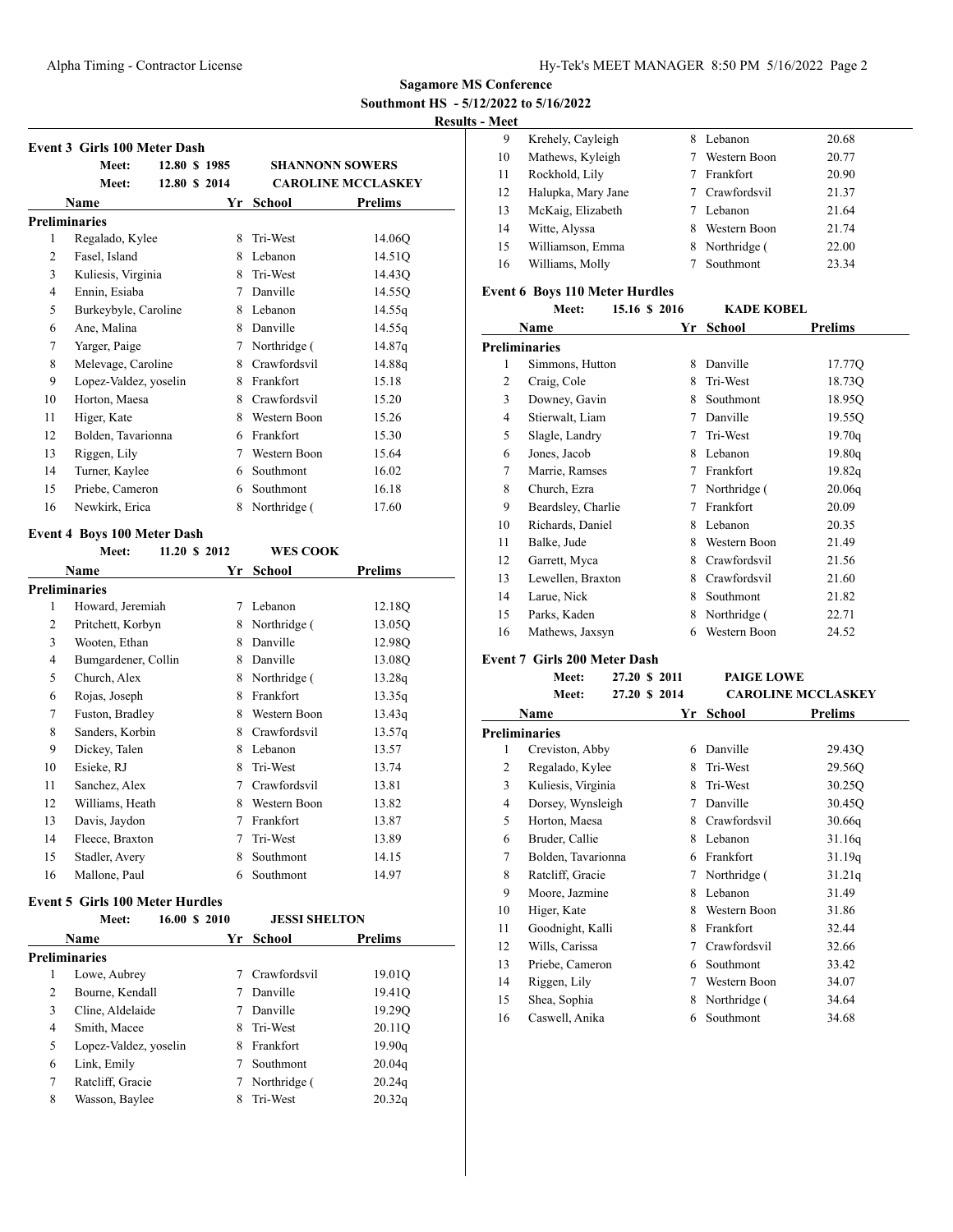**Southmont HS - 5/12/2022 to 5/16/2022**

# **Results -**

|                | Meet:                                           | 23.10 \$ 2012 | <b>WES COOK</b>                       |                         |
|----------------|-------------------------------------------------|---------------|---------------------------------------|-------------------------|
|                | <b>Name</b>                                     |               | Yr School                             | <b>Prelims</b>          |
|                | Preliminaries                                   |               |                                       |                         |
| 1              | Howard, Jeremiah                                |               | 7 Lebanon                             | 24.51Q                  |
| 2              | Pierce, Braxton                                 |               | 8 Danville                            | 26.20Q                  |
| 3              | Morgan, Eli                                     |               | 8 Tri-West                            | 26.60Q                  |
| $\overline{4}$ | Snook, Ian                                      |               | 8 Southmont                           | 27.27Q                  |
| 5              | Fleece, Braxton                                 |               | 7 Tri-West                            | 26.97q                  |
| 6              | Sanders, Korbin                                 |               | 8 Crawfordsvil                        | 27.52q                  |
| 7              | Davis, Jaydon                                   |               | 7 Frankfort                           | 27.88q                  |
| 8              | Williams, Heath                                 |               | 8 Western Boon                        | 28.11q                  |
| 9              | Reagan, Ty                                      |               | 8 Lebanon                             | 28.61                   |
| 10             | Sanchez, Alex                                   |               | 7 Crawfordsvil                        | 28.76                   |
| 11             | Bettis, Eli                                     |               | 7 Danville                            | 28.88                   |
| 12             | Fortner, Ben                                    |               | 8 Western Boon                        | 28.89                   |
| 13             | McAtee, Samuel                                  |               | 8 Frankfort                           | 28.89                   |
| 14             | Stadler, Avery                                  |               | 8 Southmont                           | 28.94                   |
| 15             | Peebles, Eli                                    | 7             | Northridge (                          | 30.04                   |
| 16             | Haworth, Hunter                                 | $7^{\circ}$   | Northridge (                          | 30.87                   |
|                |                                                 |               |                                       |                         |
|                | <b>Event 5 Girls 100 Meter Hurdles</b><br>Meet: | 16.00 \$ 2010 |                                       |                         |
|                |                                                 |               | <b>JESSI SHELTON</b><br><b>School</b> |                         |
|                | Name                                            | Yr            |                                       | Finals                  |
| Finals<br>1    | Lowe, Aubrey                                    |               | 7 Crawfordsvil                        | 18.69<br>10             |
| 2              | Cline, Aldelaide                                |               | 7 Danville                            | 8<br>18.85              |
| 3              | Bourne, Kendall                                 |               | 7 Danville                            | 19.22<br>6              |
| $\overline{4}$ | Smith, Macee                                    |               | 8 Tri-West                            | 5<br>19.43              |
| 5              | Lopez-Valdez, yoselin                           |               | 8 Frankfort                           | $\overline{4}$<br>19.59 |
| 6              | Link, Emily                                     |               | 7 Southmont                           | 19.81<br>3              |
| 7              | Wasson, Baylee                                  |               | 8 Tri-West                            | 2<br>20.03              |
| 8              | Ratcliff, Gracie                                | 7             | Northridge (                          | 1<br>20.09              |
|                |                                                 |               |                                       |                         |
|                | <b>Event 6 Boys 110 Meter Hurdles</b>           |               |                                       |                         |
|                | Meet:                                           | 15.16 \$ 2016 | <b>KADE KOBEL</b>                     |                         |
|                | Name                                            |               | Yr School                             | <b>Finals</b>           |
| Finals         |                                                 |               |                                       |                         |
| 1              | Simmons, Hutton                                 | 8             | Danville                              | 17.57<br>10             |
| $\mathbf{2}$   | Craig, Cole                                     | 8             | Tri-West                              | 18.53<br>8              |
| 3              | Downey, Gavin                                   | 8             | Southmont                             | 18.61<br>6              |
| $\overline{4}$ | Stierwalt, Liam                                 |               | 7 Danville                            | 5<br>19.07              |
| 5              | Jones, Jacob                                    |               | 8 Lebanon                             | 4<br>19.43              |
| 6              | Church, Ezra                                    |               | 7 Northridge (                        | 3<br>19.44              |
| 7              | Slagle, Landry                                  | 7             | Tri-West                              | 2<br>19.52              |
|                |                                                 | $7^{\circ}$   | Frankfort                             | 19.77<br>1              |
| 8              | Marrie, Ramses                                  |               |                                       |                         |
|                | Event 3 Girls 100 Meter Dash                    |               |                                       |                         |

|        | Meet:           | 12.80 \$ 1985 |            | <b>SHANNONN SOWERS</b>    |      |
|--------|-----------------|---------------|------------|---------------------------|------|
|        | Meet:           | 12.80 \$ 2014 |            | <b>CAROLINE MCCLASKEY</b> |      |
|        | Name            |               | Yr School  | <b>Finals</b>             |      |
| Finals |                 |               |            |                           |      |
|        | Regalado, Kylee |               | 8 Tri-West | 13.78                     | - 10 |
|        | Ennin, Esiaba   |               | Danville   | 14.33                     | 8    |
|        | Fasel, Island   |               | Lebanon    | 14.36                     | 6    |
|        |                 |               |            |                           |      |

| - Meet             |                                              |                     |                |                                |    |
|--------------------|----------------------------------------------|---------------------|----------------|--------------------------------|----|
| 4                  | Burkeybyle, Caroline                         |                     | 8 Lebanon      | 14.54                          | 5  |
| 5                  | Ane, Malina                                  |                     | 8 Danville     | 14.60                          | 4  |
| 6                  | Melevage, Caroline                           |                     | 8 Crawfordsvil | 14.75                          | 3  |
| 7                  | Kuliesis, Virginia                           |                     | 8 Tri-West     | 14.94                          | 2  |
| 8                  | Yarger, Paige                                | 7                   | Northridge (   | 14.98                          | 1  |
|                    | <b>Event 4 Boys 100 Meter Dash</b>           |                     |                |                                |    |
|                    | Meet:                                        | 11.20 \$ 2012       |                | <b>WES COOK</b>                |    |
|                    | Name                                         | Yr                  | School         | <b>Finals</b>                  |    |
| <b>Finals</b>      |                                              |                     |                |                                |    |
| 1                  | Howard, Jeremiah                             |                     | 7 Lebanon      | 12.25                          | 10 |
| 2                  | Pritchett, Korbyn                            |                     | 8 Northridge ( | 12.84                          | 8  |
| 3                  | Wooten, Ethan                                |                     | 8 Danville     | 12.93                          | 6  |
| 4                  | Bumgardener, Collin                          |                     | 8 Danville     | 13.10                          | 5  |
| 5                  | Rojas, Joseph                                |                     | 8 Frankfort    | 13.25                          | 4  |
| 6                  | Church, Alex                                 |                     | 8 Northridge ( | 13.28                          | 3  |
| 7                  | Sanders, Korbin                              |                     | 8 Crawfordsvil | 13.56                          | 2  |
| 8                  | Fuston, Bradley                              |                     | 8 Western Boon | 13.58                          | 1  |
|                    |                                              |                     |                |                                |    |
|                    | <b>Event 9 Girls 1600 Meter Run</b><br>Meet: | 5:30.30 \$ 2012     |                | <b>PAIGE SCHUEREN</b>          |    |
|                    | Name                                         | Yr                  | <b>School</b>  | Finals                         |    |
|                    |                                              |                     |                |                                |    |
| <b>Finals</b><br>1 | Hummel, Casey                                |                     | 7 Danville     | 5:54.58                        | 10 |
|                    | 1:19.180(1:19.180)                           | 2:50.525 (1:31.345) |                | 4:24.858 (1:34.333)            |    |
|                    | 5:54.577 (1:29.719)                          |                     |                |                                |    |
| 2                  | Steffey, Kycie                               |                     | 7 Tri-West     | 6:13.64                        | 8  |
|                    | 1:28.427 (1:28.427)                          | 3:01.838(1:33.411)  |                | 4:37.331 (1:35.493)            |    |
|                    | 6:13.634 (1:36.303)                          |                     |                |                                |    |
|                    |                                              |                     |                |                                |    |
| 3                  | Swinford, Remy<br>1:32.856 (1:32.856)        | 3:11.070 (1:38.214) | 8 Crawfordsvil | 6:20.79<br>4:51.603 (1:40.533) | 6  |
|                    |                                              |                     |                |                                |    |
|                    | 6:20.785 (1:29.182)                          |                     |                |                                |    |
| $4 \quad$          | Adams, Harper<br>1:24.905 (1:24.905)         |                     | 8 Lebanon      | 6:27.24<br>4:51.841 (1:45.346) | 5  |
|                    |                                              | 3:06.495 (1:41.590) |                |                                |    |
|                    | 6:27.233 (1:35.392)                          |                     |                |                                |    |
| 5                  | Hopper, Sarah                                |                     | 7 Northridge ( | 6:28.33                        | 4  |
|                    | 1:28.589 (1:28.589)                          | 3:10.287 (1:41.698) |                | 4:57.040 (1:46.753)            |    |
|                    | 6:28.324 (1:31.284)                          |                     |                |                                |    |
|                    | 6 Oliver, Elizabeth                          |                     | 7 Danville     | 6:28.94                        | 3  |
|                    | 1:35.630 (1:35.630)                          | 3:16.374(1:40.744)  |                | 4:57.444 (1:41.070)            |    |
|                    | 6:28.938 (1:31.494)                          |                     |                |                                |    |
| 7                  | Lahrman, Alexis                              |                     | 6 Lebanon      | 6:29.63                        | 2  |
|                    | 1:34.782 (1:34.782)                          | 3:17.444 (1:42.662) |                | 5:01.160 (1:43.716)            |    |
|                    | 6:29.621 (1:28.461)                          |                     |                |                                |    |
| 8                  | Gearheart, Joan                              |                     | 6 Western Boon | 6:34.91                        | 1  |
|                    | 1:35.113(1:35.113)                           | 3:15.035 (1:39.922) |                | 5:00.854 (1:45.819)            |    |
|                    | 6:34.904 (1:34.050)                          |                     |                |                                |    |
| 9                  | Woolwine, Kaitlyn                            |                     | 8 Northridge ( | 6:39.53                        |    |
|                    | 1:39.732 (1:39.732)                          | 3:25.162 (1:45.430) |                | 5:09.451 (1:44.289)            |    |
|                    | 6:39.524 (1:30.073)                          |                     |                |                                |    |
| 10                 | Johnson, Calleigh                            |                     | 7 Tri-West     | 6:41.41                        |    |
|                    | 1:36.663 (1:36.663)                          | 3:22.640 (1:45.977) |                | 5:10.641 (1:48.001)            |    |
|                    | 6:41.410 (1:30.769)                          |                     |                |                                |    |
| 11                 | Olofson, Soren                               |                     | 7 Crawfordsvil | 6:54.55                        |    |
|                    | 1:38.619 (1:38.619)                          | 3:27.099 (1:48.480) |                | 5:15.864 (1:48.765)            |    |
|                    | 6:54.549 (1:38.685)                          |                     |                |                                |    |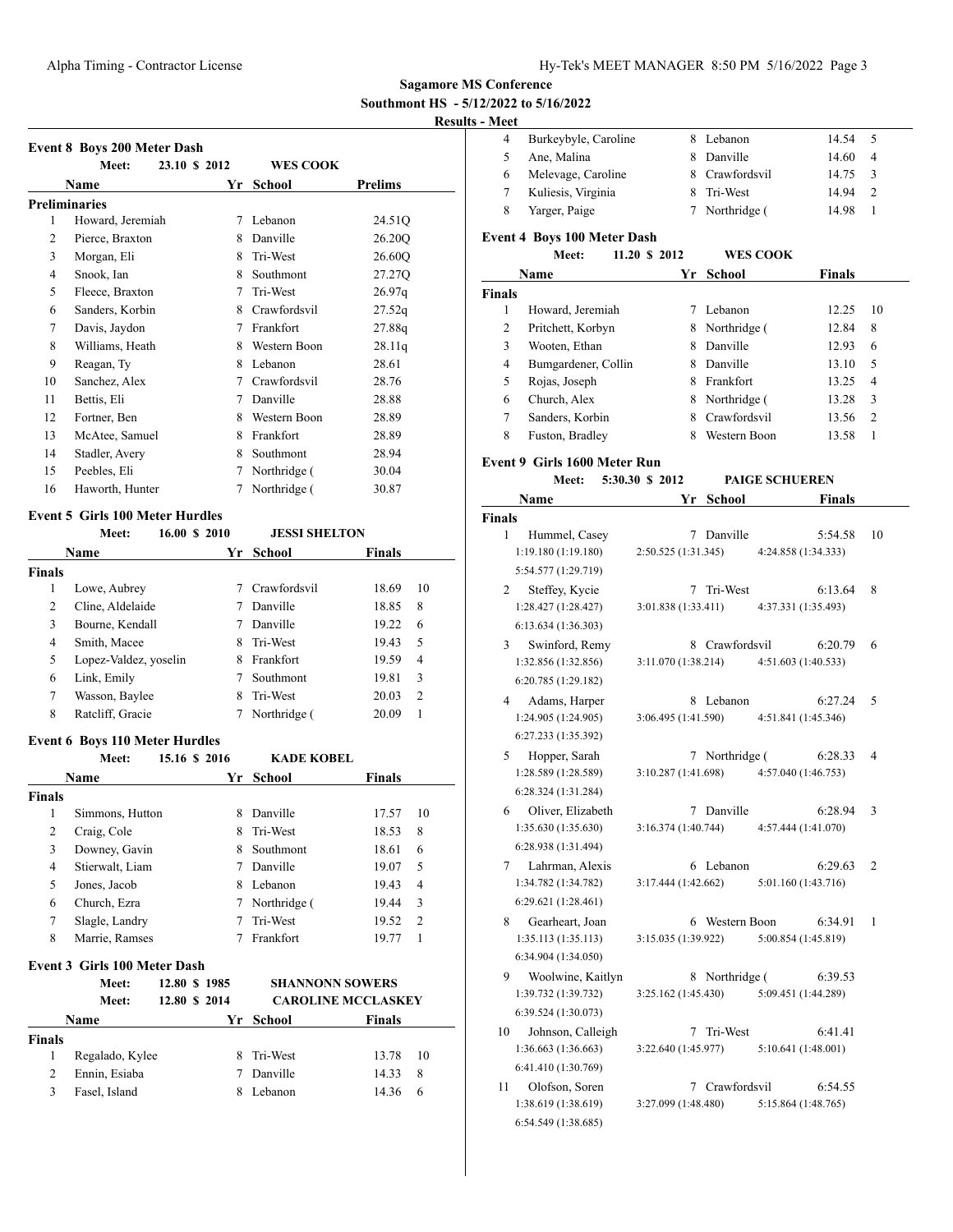#### **Results - Meet**

|                             | Finals  (Event 9 Girls 1600 Meter Run) |                     |               |                     |               |    |
|-----------------------------|----------------------------------------|---------------------|---------------|---------------------|---------------|----|
|                             | Name                                   |                     | Yr School     |                     | <b>Finals</b> |    |
| 12                          | Woods, Lennon                          | $7\overline{ }$     | Southmont     |                     | 6:56.56       |    |
|                             | 1:30.348(1:30.348)                     | 3:16.043(1:45.695)  |               | 5:08.392 (1:52.349) |               |    |
|                             | 6:56.551(1:48.159)                     |                     |               |                     |               |    |
| 13                          | Shannon, Amarah                        |                     | 7 Southmont   |                     | 6:58.73       |    |
|                             | 1:36.735(1:36.735)                     | 3:27.057 (1:50.322) |               | 5:19.268 (1:52.211) |               |    |
|                             | 6:58.730 (1:39.462)                    |                     |               |                     |               |    |
| 14                          | Rustin, Rebecca                        | 8.                  | Western Boon  |                     | 7:03.28       |    |
|                             | 1:38.479(1:38.479)                     | 3:26.817(1:48.338)  |               | 5:19.693 (1:52.876) |               |    |
|                             | 7:03.271 (1:43.578)                    |                     |               |                     |               |    |
| 15                          | Flores, Briana                         | 6                   | Frankfort     |                     | 7:14.58       |    |
|                             | 1:39.706(1:39.706)                     | 3:29.200 (1:49.494) |               | 5:23.143 (1:53.943) |               |    |
|                             | 7:14.572 (1:51.429)                    |                     |               |                     |               |    |
| 16                          | Maldonado, Mary                        |                     | 7 Frankfort   |                     | 7:24.25       |    |
|                             | 1:40.434(1:40.434)                     | 3:30.540(1:50.106)  |               | 5:29.157 (1:58.617) |               |    |
|                             | 7:24.245 (1:55.088)                    |                     |               |                     |               |    |
|                             |                                        |                     |               |                     |               |    |
|                             | Event 10 Boys 1600 Meter Run           |                     |               |                     |               |    |
|                             | Meet:                                  | 4:52.20 \$ 1997     |               | <b>JOE HINSON</b>   |               |    |
|                             | Name                                   | Yr                  | <b>School</b> |                     | <b>Finals</b> |    |
| Finals                      |                                        |                     |               |                     |               |    |
| 1                           | Threlkeld, Isaac                       | 8                   | Western Boon  |                     | 5:21.18       | 10 |
|                             | 1:18.351(1:18.351)                     | 2:45.976 (1:27.625) |               | 4:09.936 (1:23.960) |               |    |
|                             | 5:21.177 (1:11.241)                    |                     |               |                     |               |    |
| $\mathcal{D}_{\mathcal{L}}$ | Matthews, Alex                         |                     | 7 Tri-West    |                     | 5:26.97       | 8  |
|                             | 1:19.511(1:19.511)                     | 2:46.446 (1:26.935) |               | 4:10.835 (1:24.389) |               |    |

| 5:26.969(1:16.134)  |                     |                     |   |
|---------------------|---------------------|---------------------|---|
| Willhelm, Graham    | 8 Tri-West          | 5:43.39             | 6 |
| 1:19.009(1:19.009)  | 2:47.791 (1:28.782) | 4:17.945 (1:30.154) |   |
| 5:43.387 (1:25.442) |                     |                     |   |
| Reeves, Trent       | Southmont           | 5:43.43             |   |

| 1:22.104(1:22.104)  | 2:51.157(1:29.053) | 4:23.598 (1:32.441) |                |
|---------------------|--------------------|---------------------|----------------|
| 5:43.430 (1:19.832) |                    |                     |                |
| Keck. Ethan         | 8 Southmont        | 5:45.26             | $\overline{4}$ |

1:22.660 (1:22.660) 2:52.060 (1:29.400) 4:23.238 (1:31.178) 5:45.251 (1:22.013)

6 Ramirez, Kevin 8 Frankfort 5:49.72 3<br>1:25.903 (1:25.903) 2:57.863 (1:31.960) 4:26.478 (1:28.615) 1:25.903 (1:25.903) 2:57.863 (1:31.960) 4:26.478 (1:28.615) 5:49.713 (1:23.235)

7 Toney, Lewis 8 Lebanon 5:51.42 2 1:27.897 (1:27.897) 2:58.042 (1:30.145) 4:31.853 (1:33.811) 5:51.417 (1:19.564)

8 Brumett, Marcus 6 Crawfordsvil 5:52.12 1 1:27.562 (1:27.562) 2:59.272 (1:31.710) 4:31.318 (1:32.046) 5:52.119 (1:20.801)

9 Bowman, Drew 8 Danville 5:52.94 1:22.840 (1:22.840) 2:51.427 (1:28.587) 4:22.892 (1:31.465) 5:52.934 (1:30.042) 10 Young, Lucky 7 Northridge (5:57.19 1:23.619 (1:23.619) 2:54.002 (1:30.383) 4:28.471 (1:34.469)

5:57.187 (1:28.716) 11 Sloan, Brynner 8 Lebanon 5:59.97

1:24.744 (1:24.744) 2:56.616 (1:31.872) 4:30.885 (1:34.269) 5:59.965 (1:29.080)

| 12 | Cavins, Burke       | 7                   | Western Boon        | 6:02.34 |
|----|---------------------|---------------------|---------------------|---------|
|    | 1:25.866 (1:25.866) | 2:58.019 (1:32.153) | 4:32.557 (1:34.538) |         |
|    | 6:02.336 (1:29.779) |                     |                     |         |
| 13 | Martinez, Naaman    | 7                   | Frankfort           | 6:03.99 |
|    | 1:25.629 (1:25.629) | 2:59.502 (1:33.873) | 4:33.673 (1:34.171) |         |
|    | 6:03.982 (1:30.309) |                     |                     |         |
| 14 | Woosley, Nate       | 8                   | Northridge (        | 6:04.27 |
|    | 1:23.408 (1:23.408) | 2:52.698 (1:29.290) | 4:33.800 (1:41.102) |         |
|    | 6:04.266(1:30.466)  |                     |                     |         |
| 15 | Taylor, Lucian      | 7                   | Danville            | 6:07.82 |
|    | 1:27.269 (1:27.269) | 3:00.588 (1:33.319) | 4:39.722 (1:39.134) |         |
|    | 6:07.815(1:28.093)  |                     |                     |         |
| 16 | Inskeep, Josh       |                     | Crawfordsvil        | 6:10.53 |
|    | 1:27.251 (1:27.251) | 3:02.655(1:35.404)  | 4:38.499 (1:35.844) |         |
|    | 6:10.525(1:32.026)  |                     |                     |         |

### **Event 11 Girls 4x100 Meter Relay**

#### **Meet: 53.10 \$ 2011 TRI-WEST**

#### **M. Sprecher, S. Pope, P. Newton, P. Lowe**

|                | Team                                   | Relay | <b>Finals</b>              |                |
|----------------|----------------------------------------|-------|----------------------------|----------------|
| <b>Finals</b>  |                                        |       |                            |                |
| 1              | Danville                               | A     | 56.28                      | 10             |
|                | 1) Creviston, Abby 6                   |       | 2) Wethington, Amelia 6    |                |
|                | 3) McGrath, Charlee 7                  |       | 4) Ennin, Esiaba 7         |                |
| $\overline{c}$ | Lebanon                                | A     | 56.87                      | 8              |
|                | 1) Fasel, Island 8                     |       | 2) Bruder, Callie 8        |                |
|                | 3) Gonzalez, Liliana 8                 |       | 4) Moore, Jazmine 8        |                |
| 3              | Tri-West                               | A     | 57.39                      | 6              |
|                | 1) Smith, Macee 8                      |       | 2) Thompson, Anna 7        |                |
|                | 3) Koontz, Piper 8                     |       | 4) Kuliesis, Virginia 8    |                |
| 4              | Crawfordsville                         | A     | 58.00                      | 5              |
|                | 1) Lowe, Aubrey 7                      |       | 2) Horton, Maesa 8         |                |
|                | 3) Cutcliff, Cambria 8                 |       | 4) Melevage, Caroline 8    |                |
| 5              | Frankfort                              | A     | 59.19                      | $\overline{4}$ |
|                | 1) Bolden, Tavarionna 6                |       | 2) Valdez-Mejia, Jasmine 7 |                |
|                | 3) Goodnight, Kalli 8                  |       | 4) Lopez-Valdez, yoselin 8 |                |
| 6              | Southmont                              | A     | 1:00.25                    | 3              |
|                | 1) Turner, Kaylee 6                    |       | 2) Priebe, Cameron 6       |                |
|                | 3) Shannon, Sophia 8                   |       | 4) Link, Emily 7           |                |
| 7              | Northridge (                           | A     | 1:00.58                    | $\overline{2}$ |
|                | 1) Bartlett, Justice 8                 |       | 2) Ratcliff, Gracie 7      |                |
|                | 3) Newlin, Jazmen 8                    |       | 4) Hudson, Taylor 8        |                |
| 8              | <b>Western Boone</b>                   | A     | 1:02.83                    | 1              |
|                | 1) Riggen, Lily 7                      |       | 2) Torp, Jaili 6           |                |
|                | 3) Sturgis, Isabelle 6                 |       | 4) Higer, Kate 8           |                |
|                | <b>Event 12 Boys 4x100 Meter Relay</b> |       |                            |                |
|                | 46.76 \$ 2007<br>Meet:                 |       | <b>NORTHRIDGE</b>          |                |

| J. Thomas, C. Birdsong, A. Lee, E. Webster |                    |                      |  |  |  |  |  |
|--------------------------------------------|--------------------|----------------------|--|--|--|--|--|
| Team                                       | Relav              | <b>Finals</b>        |  |  |  |  |  |
| <b>Finals</b>                              |                    |                      |  |  |  |  |  |
| Danville                                   | А                  | -10<br>50.58         |  |  |  |  |  |
| 1) Wooten, Ethan 8                         |                    | 2) Pierce, Braxton 8 |  |  |  |  |  |
| 3) Crumbo, Keaton 8                        | 4) O'Brien, Liam 8 |                      |  |  |  |  |  |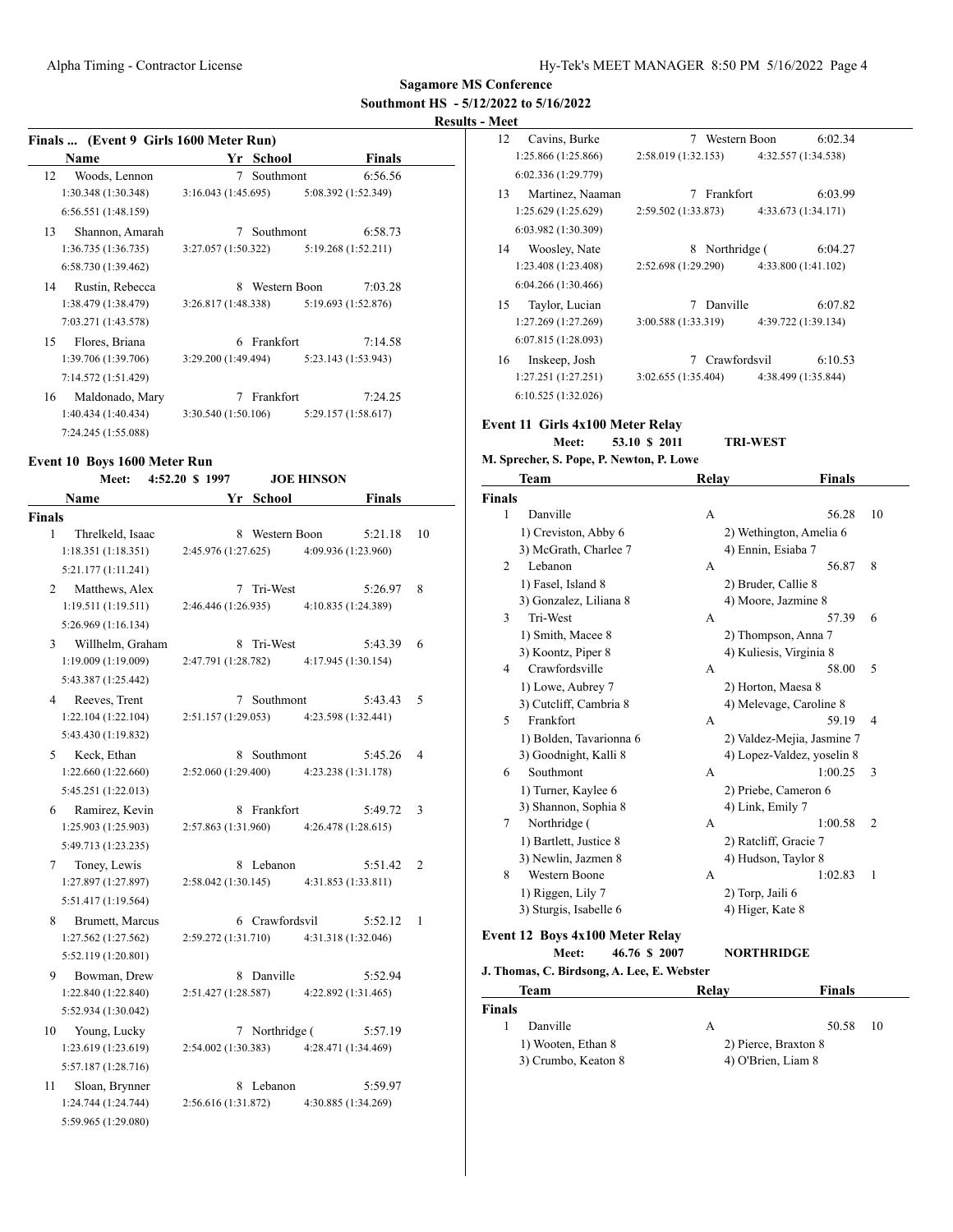# **Results - Meet**

|                | Finals  (Event 12 Boys 4x100 Meter Relay) |          |                        |               |                |
|----------------|-------------------------------------------|----------|------------------------|---------------|----------------|
|                | Team                                      |          | Relay                  | <b>Finals</b> |                |
| 2              | Frankfort                                 |          | A                      | 52.11         | 8              |
|                | 1) Marrie, Ramses 7                       |          | 2) Davis, Jaydon 7     |               |                |
|                | 3) Uitts, Jon 7                           |          | 4) Rojas, Joseph 8     |               |                |
| 3              | Lebanon                                   |          | A                      | 52.15         | 6              |
|                | 1) Purkhiser, Talon 8                     |          | 2) Bernal, Alex 8      |               |                |
|                | 3) Reagan, Ty 8                           |          | 4) Howard, Jeremiah 7  |               |                |
| 4              | Southmont                                 |          | A                      | 53.04         | 5              |
|                | 1) Mallone, Paul 6                        |          | 2) Stadler, Avery 8    |               |                |
|                | 3) Downey, Gavin 8                        |          | 4) Snook, Ian 8        |               |                |
| 5              | Northridge (                              |          | A                      | 53.24         | $\overline{4}$ |
|                | 1) Church, Alex 8                         |          | 2) Peebles, Eli 7      |               |                |
|                | 3) Pritchett, Korbyn 8                    |          | 4) Church, Ezra 7      |               |                |
| 6              | Tri-West                                  |          | А                      | 53.95         | 3              |
|                | 1) Esieke, RJ 8                           |          | 2) Hall, Wanson 7      |               |                |
|                | 3) Morgan, Cody 6                         |          | 4) Fleece, Braxton 7   |               |                |
| 7              | <b>Western Boone</b>                      |          | А                      | 54.16         | $\overline{2}$ |
|                | 1) Williams, Heath 8                      |          | 2) Thompson, Nate 7    |               |                |
|                | 3) Fuston, Bradley 8                      |          | 4) Fortner, Ben 8      |               |                |
| 8              | Crawfordsville                            |          | А                      | 54.68         | 1              |
|                | 1) Miles, Jackson 7                       |          | 2) Wolcott, Dylan 8    |               |                |
|                | 3) Lowe, Logan 7                          |          | 4) Sanchez, Alex 7     |               |                |
|                | Event 13 Girls 400 Meter Run              |          |                        |               |                |
|                | 1:02.40 \$ 1981<br>Meet:                  |          | <b>LEEANN CHAPPELL</b> |               |                |
|                | Name                                      | Yr       | <b>School</b>          | <b>Finals</b> |                |
| Finals         |                                           |          |                        |               |                |
| 1              | Regalado, Kylee                           | 8        | Tri-West               | 1:01.84\$     | 10             |
| 2              | Melevage, Caroline                        | 8.       | Crawfordsvil           | 1:07.44       | 8              |
| 3              | Ane, Malina                               | 8        | Danville               | 1:07.98       | 6              |
| $\overline{4}$ | Dorsey, Wynsleigh                         | 7        | Danville               | 1:08.46       | 5              |
| $\epsilon$     | $\lambda$ and $\lambda$ and $\lambda$     | $\Omega$ | $T''$ $T''$            | 1.00.11       | $\overline{A}$ |

| 4  | Dorsey, Wynsleigh |    | Danville     | 1:08.46 | C |  |
|----|-------------------|----|--------------|---------|---|--|
| 5  | Anthony, Aniyah   | 8  | Tri-West     | 1:09.41 | 4 |  |
| 6  | Turner, Kaylee    | 6  | Southmont    | 1:09.95 | 3 |  |
| 7  | Herron, Madeline  | 6  | Frankfort    | 1:10.95 | 2 |  |
| 8  | Hopper, Sarah     | 7  | Northridge ( | 1:11.30 | 1 |  |
| 9  | Jett, Olivia      | 7  | Crawfordsvil | 1:12.40 |   |  |
| 10 | Witte, Alyssa     | 8  | Western Boon | 1:12.72 |   |  |
| 11 | Alesi, Annie      | 6. | Southmont    | 1:13.23 |   |  |
| 12 | Yarger, Paige     | 7  | Northridge ( | 1:13.51 |   |  |
| 13 | Keyes, Bailey     | 8  | Western Boon | 1:13.56 |   |  |
| 14 | Maciel, Averee    | 6  | Lebanon      | 1:17.08 |   |  |
| 15 | McConnell, Marli  | 8  | Lebanon      | 1:18.32 |   |  |
| 16 | Guerra, Denise    |    | Frankfort    | 1:20.98 |   |  |

#### **Event 14 Boys 400 Meter Run**

|               | Meet:               | 54.34 \$ 2007 |   | <b>JOE GRAMLING</b> |               |    |
|---------------|---------------------|---------------|---|---------------------|---------------|----|
|               | Name                |               |   | Yr School           | <b>Finals</b> |    |
| <b>Finals</b> |                     |               |   |                     |               |    |
|               | Hicks, Curtis       |               | 8 | Lebanon             | 56.74         | 10 |
| 2             | James, Logan        |               |   | Danville            | 59.27         | 8  |
| 3             | Bumgardener, Collin |               | 8 | Danville            | 59.58         | 6  |
| 4             | Morgan, Eli         |               | 8 | Tri-West            | 1:01.10       | 5  |
| 5             | Crum, Samuel        |               | 8 | Southmont           | 1:02.39       | 4  |
| 6             | Garver, jax         |               |   | Tri-West            | 1:02.98       | 3  |
|               | Miles, Huntyr       |               |   | Crawfordsvil        | 1:03.12       | 2  |

| ivitet |                 |   |              |         |   |
|--------|-----------------|---|--------------|---------|---|
| 8      | Redmond, Carter |   | Lebanon      | 1:04.73 | 1 |
| 9      | Thompson, Nate  |   | Western Boon | 1:06.25 |   |
| 10     | Custer, Colten  | 8 | Crawfordsvil | 1:07.17 |   |
| 11     | Bishop, Eiljah  |   | Western Boon | 1:09.46 |   |
| 12     | Whitlock, Max   |   | Frankfort    | 1:09.90 |   |
| 13     | Young, Lucky    | 7 | Northridge ( | 1:11.57 |   |
| 14     | Biddle, Jameson | 8 | Southmont    | 1:11.73 |   |
| 15     | Zheng, Cameron  | 8 | Frankfort    | 1:13.84 |   |
| 16     | Parks. Kaden    | 8 | Northridge ( | 1:17.87 |   |
|        |                 |   |              |         |   |

### **Event 30 Girls 200 Meter Hurdles**

|                | 31.10 \$ 2014<br>Meet: |    | <b>PAYTON WALING</b> |               |                |
|----------------|------------------------|----|----------------------|---------------|----------------|
|                | Name                   | Yr | <b>School</b>        | <b>Finals</b> |                |
| <b>Finals</b>  |                        |    |                      |               |                |
| 1              | Cline, Aldelaide       | 7  | Danville             | 32.78         | 10             |
| 2              | Conrad, Jillian        | 6  | Danville             | 33.94         | 8              |
| 3              | Smith, Macee           | 8  | Tri-West             | 34.56         | 6              |
| $\overline{4}$ | Cutcliff, Cambria      | 8  | Crawfordsvil         | 35.03         | 5              |
| 5              | Link, Emily            | 7  | Southmont            | 35.58         | 4              |
| 6              | Faires, Camryn         | 8  | Tri-West             | 35.74         | 3              |
| 7              | Goodnight, Kalli       | 8  | Frankfort            | 35.78         | $\overline{2}$ |
| 8              | Hudson, Taylor         | 8  | Northridge (         | 36.35         | 1              |
| 9              | Williams, Molly        | 7  | Southmont            | 36.44         |                |
| 10             | Lowe, Aubrey           | 7  | Crawfordsvil         | 37.07         |                |
| 11             | Krehely, Cayleigh      | 8  | Lebanon              | 37.22         |                |
| 12             | Moore, Jazmine         | 8  | Lebanon              | 37.42         |                |
| 13             | Lopez-Valdez, yoselin  | 8  | Frankfort            | 37.50         |                |
| 14             | Torp, Claire           | 6  | Western Boon         | 38.60         |                |
| 15             | Mathews, Kyleigh       | 7  | Western Boon         | 38.63         |                |
| 16             | Williamson, Emma       | 8  | Northridge (         | 39.22         |                |

# **Event 31 Boys 200 Meter Hurdles**

|        | Meet:             | 26.60 \$ 2009 | <b>AUSTIN LAZARO</b> |        |                |
|--------|-------------------|---------------|----------------------|--------|----------------|
|        | Name              | Yr            | <b>School</b>        | Finals |                |
| Finals |                   |               |                      |        |                |
| 1      | Simmons, Hutton   | 8             | Danville             | 29.91  | 10             |
| 2      | Downey, Gavin     | 8             | Southmont            | 30.86  | 8              |
| 3      | Craig, Cole       | 8             | Tri-West             | 31.03  | 6              |
| 4      | Chiodo, Aiden     | 8             | Danville             | 31.04  | 5              |
| 5      | Jones, Jacob      | 8             | Lebanon              | 31.49  | 4              |
| 6      | Richards, Daniel  | 8             | Lebanon              | 31.53  | 3              |
| 7      | Church, Ezra      | 7             | Northridge (         | 31.59  | $\overline{2}$ |
| 8      | Marrie, Ramses    | 7             | Frankfort            | 31.66  | 1              |
| 9      | McAtee, Samuel    | 8             | Frankfort            | 31.90  |                |
| 10     | Garrett, Myca     | 8             | Crawfordsvil         | 33.83  |                |
| 11     | Walden, Mathias   | 6             | Tri-West             | 34.53  |                |
| 12     | Larue, Nick       | 8             | Southmont            | 34.85  |                |
| 13     | Powell, Jack      | 7             | Northridge (         | 35.32  |                |
| 14     | Balke, Jude       | 8             | Western Boon         | 35.62  |                |
| 15     | Lewellen, Braxton | 8             | Crawfordsvil         | 38.79  |                |
| 16     | Mathews, Jaxsyn   | 6             | Western Boon         | 40.45  |                |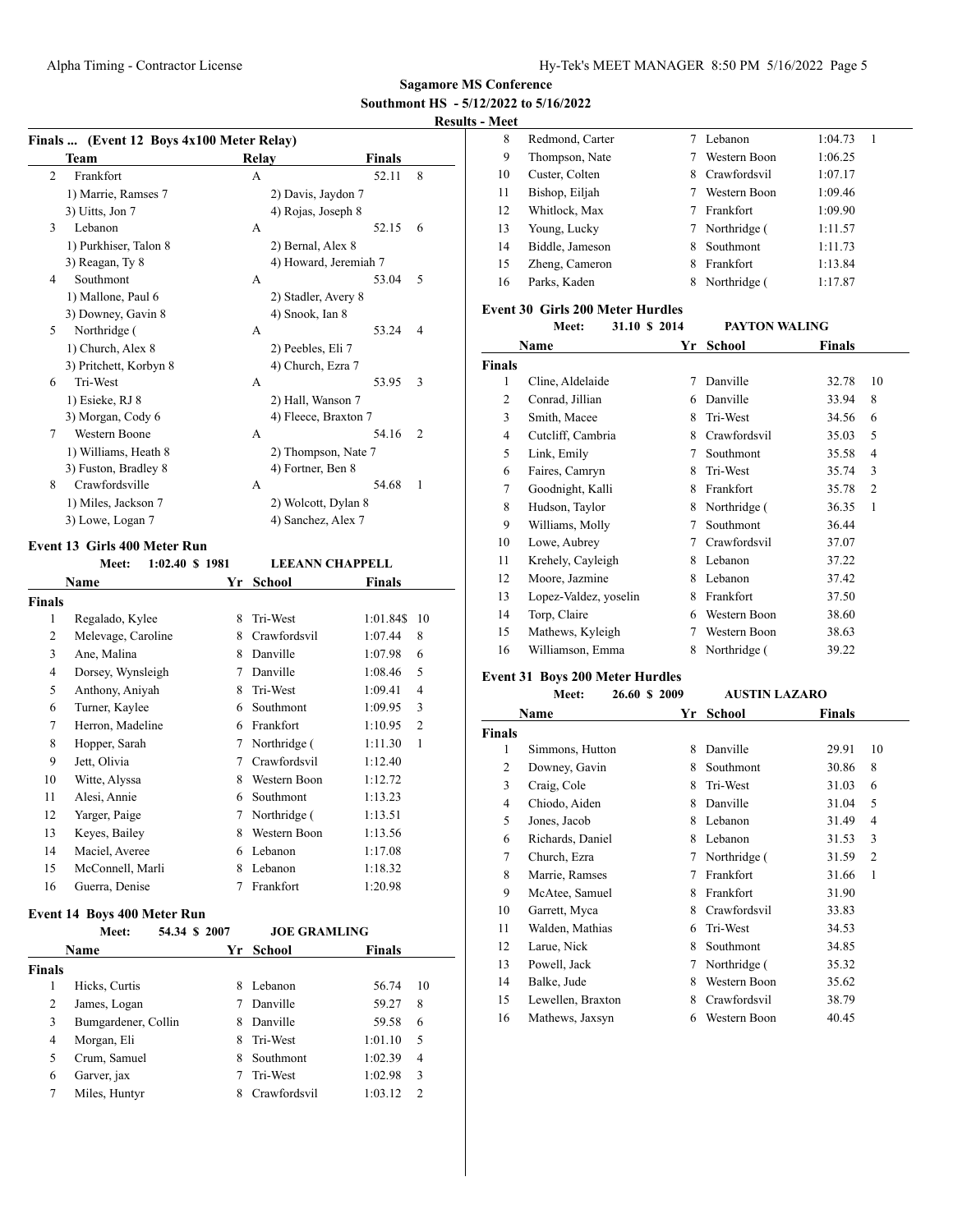### **Results - Meet**

|                    | <b>Event 17 Girls 800 Meter Run</b>   |                                          |         |    |
|--------------------|---------------------------------------|------------------------------------------|---------|----|
|                    | Meet:                                 | 2:30.20 \$ 2012<br><b>PAIGE SCHUEREN</b> |         |    |
|                    | <b>Name</b>                           | Yr<br>School                             | Finals  |    |
| <b>Finals</b>      |                                       |                                          |         |    |
| 1                  | Hummel, Casey                         | 7 Danville                               | 2:34.14 | 10 |
|                    | 1:14.885(1:14.885)                    | 2:34.135 (1:19.250)                      |         |    |
| 2                  | Adams, Harper<br>1:15.801(1:15.801)   | 8 Lebanon<br>2:41.348 (1:25.547)         | 2:41.35 | 8  |
|                    |                                       |                                          |         |    |
| 3                  | French, Jaycie<br>1:20.629 (1:20.629) | 8 Lebanon<br>2:46.421 (1:25.792)         | 2:46.43 | 6  |
|                    |                                       |                                          |         |    |
| 4                  | Wethington, Madison                   | 8 Danville                               | 2:49.41 | 5  |
|                    | 1:23.373 (1:23.373)                   | 2:49.408 (1:26.035)                      |         |    |
| 5                  | Jett, Olivia                          | 7 Crawfordsvil                           | 2:52.37 | 4  |
|                    | 1:25.576 (1:25.576)                   | 2:52.366 (1:26.790)                      |         |    |
| 6                  | Nelson, Daisy                         | 7 Tri-West                               | 2:53.12 | 3  |
|                    | 1:26.449 (1:26.449)                   | 2:53.116 (1:26.667)                      |         |    |
| 7                  | Canada, Chloe                         | 6 Tri-West                               | 2:55.24 | 2  |
|                    | 1:28.310 (1:28.310)                   | 2:55.239 (1:26.929)                      |         |    |
| 8                  | Hopper, Sarah                         | 7 Northridge (                           | 2:59.42 | 1  |
|                    | 1:27.673(1:27.673)                    | 2:59.413 (1:31.740)                      |         |    |
| 9                  | Alesi, Annie                          | 6 Southmont                              | 3:02.09 |    |
|                    | 1:28.891 (1:28.891)                   | 3:02.083 (1:33.192)                      |         |    |
| 10                 | Gearheart, Janelle                    | Western Boon<br>8                        | 3:08.00 |    |
|                    | 1:29.885 (1:29.885)                   | 3:08.000 (1:38.115)                      |         |    |
| 11                 | Torres, Yuli                          | 8 Crawfordsvil                           | 3:11.90 |    |
|                    | 1:31.689 (1:31.689)                   | 3:11.892 (1:40.203)                      |         |    |
| 12                 | Rustin, Rebecca                       | 8 Western Boon                           | 3:17.72 |    |
|                    | 1:36.188 (1:36.188)                   | 3:17.714 (1:41.526)                      |         |    |
| 13                 | Flores, Briana                        | 6 Frankfort                              | 3:17.82 |    |
|                    | 1:36.694 (1:36.694)                   | 3:17.820 (1:41.126)                      |         |    |
| 14                 | Maldonado, Mary                       | Frankfort<br>7                           | 3:25.27 |    |
|                    | 1:39.043 (1:39.043)                   | 3:25.262 (1:46.219)                      |         |    |
| 15                 | Woods, Lennon                         | $7\overline{ }$<br>Southmont             | 3:28.03 |    |
|                    | 1:36.599 (1:36.599)                   | 3:28.025 (1:51.426)                      |         |    |
| 16                 | Robinson, Dusty                       | 8 Northridge (                           | 3:34.45 |    |
|                    | 1:41.656 (1:41.656)                   | 3:34.447 (1:52.791)                      |         |    |
|                    |                                       |                                          |         |    |
|                    | <b>Event 18 Boys 800 Meter Run</b>    | <b>RIGGS BAXTER</b>                      |         |    |
|                    | Meet: 2:05.40 \$ 2011                 |                                          |         |    |
|                    | Name                                  | Yr School                                | Finals  |    |
| <b>Finals</b><br>1 |                                       | 8 Lebanon                                |         |    |
|                    | Hicks, Curtis<br>1:13.518(1:13.518)   | 2:21.850 (1:08.332)                      | 2:21.85 | 10 |
|                    |                                       |                                          |         |    |
| 2                  | Rector, Drew                          | 8 Danville<br>2:25.962 (1:10.394)        | 2:25.97 | 8  |
|                    | 1:15.568(1:15.568)                    |                                          |         |    |
| 3                  | Church, Alex                          | 8 Northridge (                           | 2:29.71 | 6  |
|                    | 1:16.038(1:16.038)                    | 2:29.710 (1:13.672)                      |         |    |
| 4                  | Crumbo, Keaton                        | 8 Danville                               | 2:29.85 | 5  |
|                    | 1:17.231(1:17.231)                    | 2:29.846 (1:12.615)                      |         |    |
| 5                  | Willhelm, Graham                      | 8 Tri-West                               | 2:32.85 | 4  |
|                    | 1:16.983(1:16.983)                    | 2:32.841 (1:15.858)                      |         |    |
| 6                  | Williams, Noah                        | 7<br>Tri-West                            | 2:33.13 | 3  |
|                    | 1:17.959 (1:17.959)                   | 2:33.127 (1:15.168)                      |         |    |
| 7                  | Crum, Samuel                          | 8 Southmont                              | 2:35.52 | 2  |
|                    | 1:20.386 (1:20.386)                   | 2:35.514 (1:15.128)                      |         |    |

| - ivieet      |                                                              |                     |                             |                           |
|---------------|--------------------------------------------------------------|---------------------|-----------------------------|---------------------------|
| 8             | Medina, Adrian                                               |                     | 8 Crawfordsvil              | 1<br>2:36.68              |
|               | 1:18.679(1:18.679)                                           | 2:36.673 (1:17.994) |                             |                           |
| 9             | Pope, Joshua                                                 |                     | 8 Western Boon              | 2:38.82                   |
|               | 1:19.065 (1:19.065)                                          | 2:38.815 (1:19.750) |                             |                           |
| 10            | Custer, Colten                                               |                     | 8 Crawfordsvil              | 2:41.09                   |
|               | 1:19.368 (1:19.368)                                          | 2:41.082 (1:21.714) |                             |                           |
| 11            | Toney, Lewis                                                 |                     | 8 Lebanon                   | 2:42.10                   |
|               | 1:24.076 (1:24.076)                                          | 2:42.092 (1:18.016) |                             |                           |
| 12            | Dudley, Brock                                                |                     | 7 Frankfort                 | 2:42.20                   |
|               | 1:26.604 (1:26.604)                                          | 2:42.192 (1:15.588) |                             |                           |
| 13            | Ramirez, Kevin                                               |                     | 8 Frankfort                 | 2:42.96                   |
|               | 1:25.459 (1:25.459)                                          | 2:42.951 (1:17.492) |                             |                           |
| 14            | Woosley, Nate                                                |                     | 8 Northridge (              | 2:43.48                   |
|               | 1:25.418 (1:25.418)                                          | 2:43.478 (1:18.060) |                             |                           |
| 15            | Johnson, Andrew                                              |                     | 8 Western Boon              | 2:43.84                   |
|               | 1:23.186 (1:23.186)                                          | 2:43.838 (1:20.652) |                             |                           |
| 16            | Patton, Carter                                               |                     | 6 Southmont                 | 2:46.09                   |
|               | 1:22.836 (1:22.836)                                          | 2:46.087 (1:23.251) |                             |                           |
|               | <b>Event 7 Girls 200 Meter Dash</b>                          |                     |                             |                           |
|               | Meet:                                                        | 27.20 \$ 2011       | <b>PAIGE LOWE</b>           |                           |
|               | Meet:                                                        | 27.20 \$ 2014       |                             | <b>CAROLINE MCCLASKEY</b> |
|               | Name                                                         | Yr                  | School                      | <b>Finals</b>             |
| <b>Finals</b> |                                                              |                     |                             |                           |
| 1             | Regalado, Kylee                                              | 8                   | Tri-West                    | 27.87<br>10               |
| $\sim$        | $C_{\text{model}}$ $\sim$ $\sim$ $\sim$ $\sim$ $\sim$ $\sim$ |                     | $\ell$ D <sub>run</sub> 11. | 20.00<br>$\Omega$         |

|   | Creviston, Abby    | 6 Danville     | 28.99 | 8              |
|---|--------------------|----------------|-------|----------------|
|   | Dorsey, Wynsleigh  | Danville       | 29.99 | 6              |
|   | Kuliesis, Virginia | 8 Tri-West     | 30.16 | - 5            |
|   | Horton, Maesa      | 8 Crawfordsvil | 30.37 | $\overline{4}$ |
| 6 | Ratcliff, Gracie   | 7 Northridge ( | 31.22 | - 3            |
|   | Bolden, Tavarionna | 6 Frankfort    | 31.37 |                |
|   | Bruder, Callie     | Lebanon        | 31.86 |                |
|   |                    |                |       |                |

#### **Event 8 Boys 200 Meter Dash**

|               | Meet:            | 23.10 \$ 2012 |    | <b>WES COOK</b> |               |    |
|---------------|------------------|---------------|----|-----------------|---------------|----|
|               | Name             |               | Yr | School          | <b>Finals</b> |    |
| <b>Finals</b> |                  |               |    |                 |               |    |
| 1             | Howard, Jeremiah |               |    | Lebanon         | 24.63         | 10 |
| 2             | Pierce, Braxton  |               | 8  | Danville        | 25.60         | 8  |
| 3             | Snook, Ian       |               | 8  | Southmont       | 26.57         | 6  |
| 4             | Morgan, Eli      |               | 8  | Tri-West        | 26.59         | 5  |
| 5             | Fleece, Braxton  |               |    | Tri-West        | 26.99         | 4  |
| 6             | Sanders, Korbin  |               | 8  | Crawfordsvil    | 27.46         | 3  |
| 7             | Williams, Heath  |               | 8  | Western Boon    | 28.41         | 2  |
| 8             | Davis, Jaydon    |               |    | Frankfort       | 28.52         | 1  |

# **Event 19 Girls 4x400 Meter Relay**

**Meet: 4:28.30 \$ 2012 TRI-WEST**

#### **K. Ross, L. Jobe, M.Henley, D. Snyder**

| Team                  | Relav               | <b>Finals</b>        |
|-----------------------|---------------------|----------------------|
| <b>Finals</b>         |                     |                      |
| Danville              | А                   | 4:31.53<br>-10       |
| 1) Ane, Malina 8      |                     | 2) Conrad, Jillian 6 |
| 3) Cline, Aldelaide 7 |                     | 4) Hummel, Casey 7   |
| 2:17.812(2:17.812)    | 3:24.409 (1:06.597) | 4:31.528 (1:07.119)  |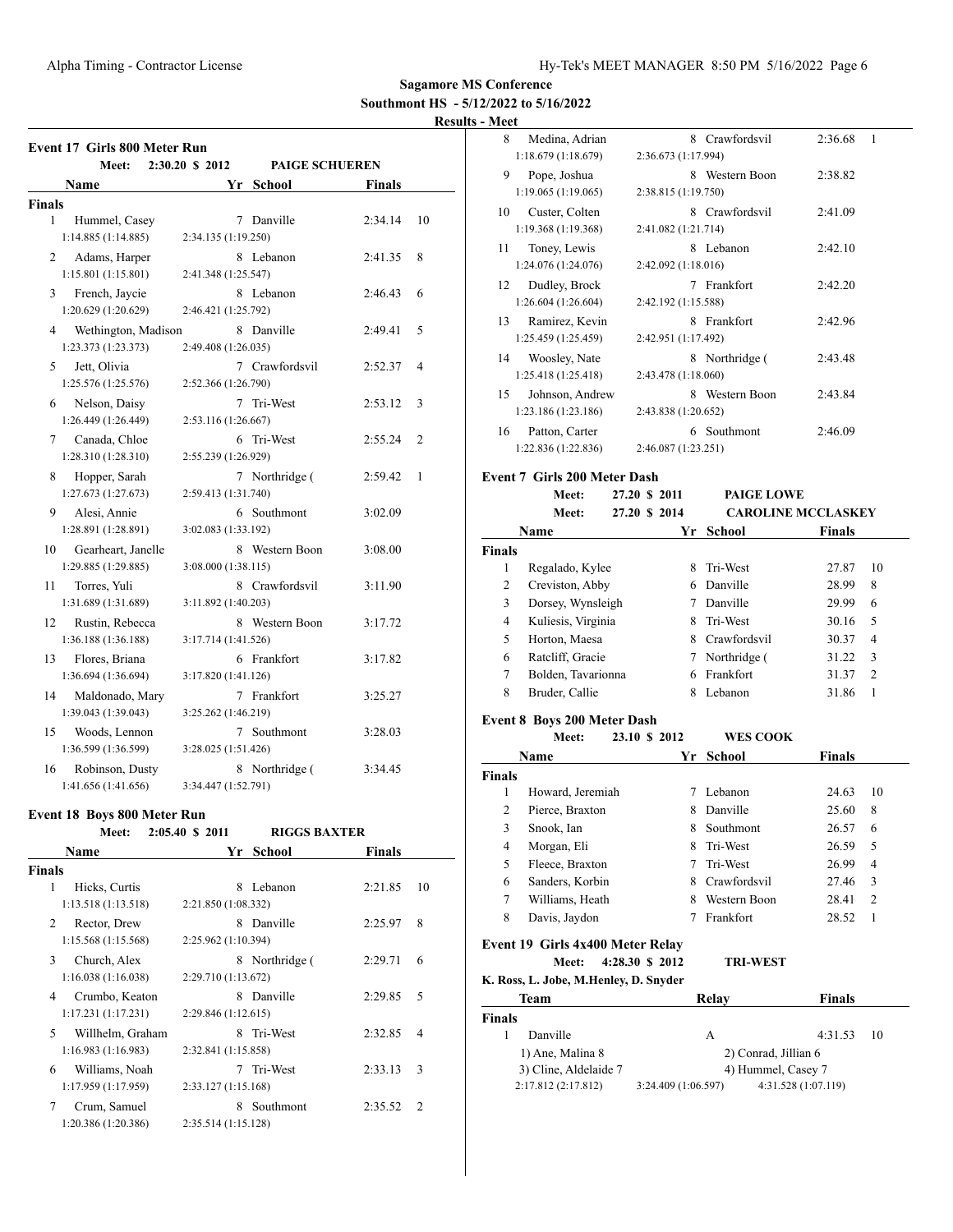# **Southmont HS - 5/12/2022 to 5/16/2022**

# **Results - Meet**

| Finals  (Event 19 Girls 4x400 Meter Relay) |                     |                         |   |  |  |  |
|--------------------------------------------|---------------------|-------------------------|---|--|--|--|
| Team                                       | <b>Relay</b>        | <b>Finals</b>           |   |  |  |  |
| Crawfordsville<br>$\overline{2}$           | A                   | 4:38.85                 | 8 |  |  |  |
| 1) Melevage, Caroline 8                    |                     | 2) Elizondo, Sydney 6   |   |  |  |  |
| 3) Cutcliff, Cambria 8                     |                     | 4) Jett, Olivia 7       |   |  |  |  |
| 2:19.218 (2:19.218)                        | 3:27.582 (1:08.364) | 4:38.849 (1:11.267)     |   |  |  |  |
| Tri-West<br>3                              | A                   | 4:48.78                 | 6 |  |  |  |
| 1) Anthony, Aniyah 8                       |                     | 2) Faires, Camryn 8     |   |  |  |  |
| 3) Thompson, Anna 7                        |                     | 4) Donald, Ava 8        |   |  |  |  |
| 2:25.475 (2:25.475)                        | 3:40.881 (1:15.406) | 4:48.778 (1:07.897)     |   |  |  |  |
| Southmont<br>4                             | А                   | 5:01.87                 | 5 |  |  |  |
| 1) Priebe, Cameron 6                       |                     | 2) Link, Emily 7        |   |  |  |  |
| 3) Turner, Kaylee 6                        |                     | 4) Williams, Molly 7    |   |  |  |  |
| 2:37.087 (2:37.087)                        | 3:48.553 (1:11.466) | 5:01.862 (1:13.309)     |   |  |  |  |
| Northridge (<br>5                          | A                   | 5:02.40                 | 4 |  |  |  |
| 1) Yarger, Paige 7                         |                     | 2) Bartlett, Justice 8  |   |  |  |  |
| 3) Ratcliff, Gracie 7                      |                     | 4) Hudson, Taylor 8     |   |  |  |  |
| 2:34.941 (2:34.941)                        | 3:49.561 (1:14.620) | 5:02.394 (1:12.833)     |   |  |  |  |
| <b>Western Boone</b><br>6                  | А                   | 5:04.24                 | 3 |  |  |  |
| 1) Keyes, Bailey 8                         |                     | 2) Hanna, Cara 8        |   |  |  |  |
| 3) Torp, Jaili 6                           |                     | 4) Witte, Alyssa 8      |   |  |  |  |
| 2:33.662 (2:33.662)                        | 3:52.064(1:18.402)  | 5:04.235 (1:12.171)     |   |  |  |  |
| Lebanon<br>7                               | A                   | 5:05.07                 | 2 |  |  |  |
| 1) Maciel, Averee 6                        |                     | 2) McConnell, Marli 8   |   |  |  |  |
| 3) Adams, Harper 8                         |                     | 4) French, Jaycie 8     |   |  |  |  |
| 2:38.347 (2:38.347)                        | 3:51.960(1:13.613)  | 5:05.063 (1:13.103)     |   |  |  |  |
| Frankfort<br>8                             | A                   | 5:25.03                 | 1 |  |  |  |
| 1) Berry, Morgan 6                         |                     | 2) Guerra, Denise 7     |   |  |  |  |
| 3) Castaneda, Kloe 6                       |                     | 4) Bolden, Tavarionna 6 |   |  |  |  |
| 2:47.028 (2:47.028)                        | 4:10.650 (1:23.622) | 5:25.025 (1:14.375)     |   |  |  |  |

#### **Event 20 Boys 4x400 Meter Relay**

#### **Meet: 3:51.40 \$ 1981 LEBANON**

| R. Campbell, S. Jamison, S. Sloan, P. Thompson |                     |                       |    |
|------------------------------------------------|---------------------|-----------------------|----|
| <b>Team</b>                                    | Relay               | Finals                |    |
| Finals                                         |                     |                       |    |
| 1<br>Lebanon                                   | A                   | 4:00.03               | 10 |
| 1) Howard, Jeremiah 7                          |                     | 2) Jones, Jacob 8     |    |
| 3) Richards, Daniel 8                          |                     | 4) Hicks, Curtis 8    |    |
| 2:01.203 (2:01.203)                            | 3:05.301 (1:04.098) | 4:00.030 (54.729)     |    |
| Danville<br>2                                  | А                   | 4:00.06               | 8  |
| 1) Bumgardener, Collin 8                       |                     | 2) Wooten, Ethan 8    |    |
| 3) Rector, Drew 8                              |                     | 4) James, Logan 7     |    |
| 2:00.426(2:00.426)                             | 3:02.581(1:02.155)  | 4:00.057 (57.476)     |    |
| 3<br>Tri-West                                  | A                   | 4:17.68               | 6  |
| 1) Morgan, Eli 8                               |                     | 2) Garver, jax 7      |    |
| 3) Craig, Cole 8                               |                     | 4) Willhelm, Graham 8 |    |
| 2:14.339 (2:14.339)                            | 3:16.986(1:02.647)  | 4:17.676 (1:00.690)   |    |
| Crawfordsville<br>4                            | A                   | 4:24.37               | 5  |
| 1) Sanchez, Alex 7                             |                     | 2) Custer, Colten 8   |    |
| 3) Medina, Adrian 8                            |                     | 4) Miles, Huntyr 8    |    |
| 2:13.092 (2:13.092)                            | 3:21.417 (1:08.325) | 4:24.370 (1:02.953)   |    |
| 5<br>Western Boone                             | А                   | 4:28.82               | 4  |
| 1) Bishop, Eiljah 7                            |                     | 2) Fortner, Ben 8     |    |
| 3) Fuston, Bradley 8                           |                     | 4) Thompson, Nate 7   |    |
| 2:13.816 (2:13.816)                            | 3:18.291 (1:04.475) | 4:28.817 (1:10.526)   |    |

| Southmont<br>6       | А                   | 4:29.90<br>3        |  |
|----------------------|---------------------|---------------------|--|
| 1) Biddle, Jameson 8 |                     | 2) Crum, Samuel 8   |  |
| 3) Downey, Gavin 8   |                     | 4) Stadler, Avery 8 |  |
| 2:21.068 (2:21.068)  | 3:23.158 (1:02.090) | 4:29.899 (1:06.741) |  |
| 7<br>Northridge (    | A                   | 5:02.60<br>2        |  |
| 1) Peebles, Eli 7    |                     | 2) Parks, Kaden 8   |  |
| 3) Haworth, Hunter 7 |                     | 4) Young, Lucky 7   |  |
| 2:31.989 (2:31.989)  | 3:43.345 (1:11.356) | 5:02.594 (1:19.249) |  |
| Frankfort            | A                   | DO                  |  |
| 1) Dudley, Brock 7   |                     | 2) Whitlock, Max 7  |  |
| 3) Rojas, Joseph 8   |                     | 4) Michael, Jack 8  |  |
| 2:15.096 (2:15.096)  | 3:17.665 (1:02.569) |                     |  |

# **Event 21 Girls High Jump**

|               | 5-01 \$ 1985<br>Meet:    |    | <b>MISSY VANHOOK</b> |            |     |
|---------------|--------------------------|----|----------------------|------------|-----|
|               | Name                     | Yr | School               | Finals     |     |
| <b>Finals</b> |                          |    |                      |            |     |
| 1             | Fasel, Island            | 8  | Lebanon              | 4-04.00    | 10  |
| 2             | Bernal, Mersades         | 6  | Lebanon              | J4-04.00   | 8   |
| 3             | Cline, Aldelaide         | 7  | Danville             | 4-02.00    | 5.5 |
| 3             | Creviston, Abby          | 6  | Danville             | 4-02.00    | 5.5 |
| 5             | Williams, Molly          | 7  | Southmont            | J4-02.00   | 4   |
| 6             | Rockhold, Lily           | 7  | Frankfort            | J4-02.00   | 3   |
| 7             | Hudson, Taylor           | 8  | Northridge (         | J4-02.00   | 2   |
| 8             | Witte, Alyssa            | 8  | Western Boon         | 4-00.00    | 1   |
| 9             | Elizondo, Sydney         | 6  | Crawfordsvil         | $3-10.00$  |     |
| 9             | Williamson, Emma         | 8  | Northridge (         | $3-10.00$  |     |
| 11            | Scolaro, Jessica         | 7  | Tri-West             | $J3-10.00$ |     |
| 11            | Keyes, Bailey            | 8  | Western Boon         | $J3-10.00$ |     |
| ---           | Hudson-Riverbank, Jozlyn | 7  | Crawfordsvil         | NH         |     |
| ---           | Aughe, Layla             | 8  | Tri-West             | NH         |     |
| ---           | Douglass, Reva           | 6  | Southmont            | NH         |     |
|               |                          |    |                      |            |     |

# **Event 22 Boys High Jump**

|        | Meet:              | 6-02 \$ 2007 |    |               | <b>JONATHAN CHRISTENSEN</b> |                |
|--------|--------------------|--------------|----|---------------|-----------------------------|----------------|
|        | Name               |              | Yr | <b>School</b> | <b>Finals</b>               |                |
| Finals |                    |              |    |               |                             |                |
| 1      | Snook, Ian         |              | 8  | Southmont     | $5-02.00$                   | 10             |
| 2      | O'Brien, Liam      |              | 8  | Danville      | 5-00.00                     | 8              |
| 3      | Sanders, Korbin    |              | 8  | Crawfordsvil  | $J5-00.00$                  | 6              |
| 4      | Pritchett, Korbyn  |              | 8  | Northridge (  | J5-00.00                    | 5              |
| 5      | Esieke, RJ         |              | 8  | Tri-West      | $4 - 10.00$                 | 4              |
| 6      | Jones, Jacob       |              | 8  | Lebanon       | $4 - 06.00$                 | $\overline{2}$ |
| 6      | Balke, Jude        |              | 8  | Western Boon  | 4-06.00                     | $\overline{2}$ |
| 6      | Stierwalt, Liam    |              | 7  | Danville      | 4-06.00                     | $\overline{2}$ |
| 9      | Church, Alex       |              | 8  | Northridge (  | J4-06.00                    |                |
| 9      | Langebartels, Bram |              | 7  | Lebanon       | J4-06.00                    |                |
| 11     | Slagle, Landry     |              | 7  | Tri-West      | J4-06.00                    |                |
| 11     | Rouse, Xander      |              | 8  | Western Boon  | J4-06.00                    |                |
| ---    | Brown, Jack        |              | 6  | Southmont     | NH                          |                |
|        | Michael, Jack      |              | 8  | Frankfort     | NH                          |                |
| ---    | Turner, Andrew     |              | 8  | Crawfordsvil  | ΝH                          |                |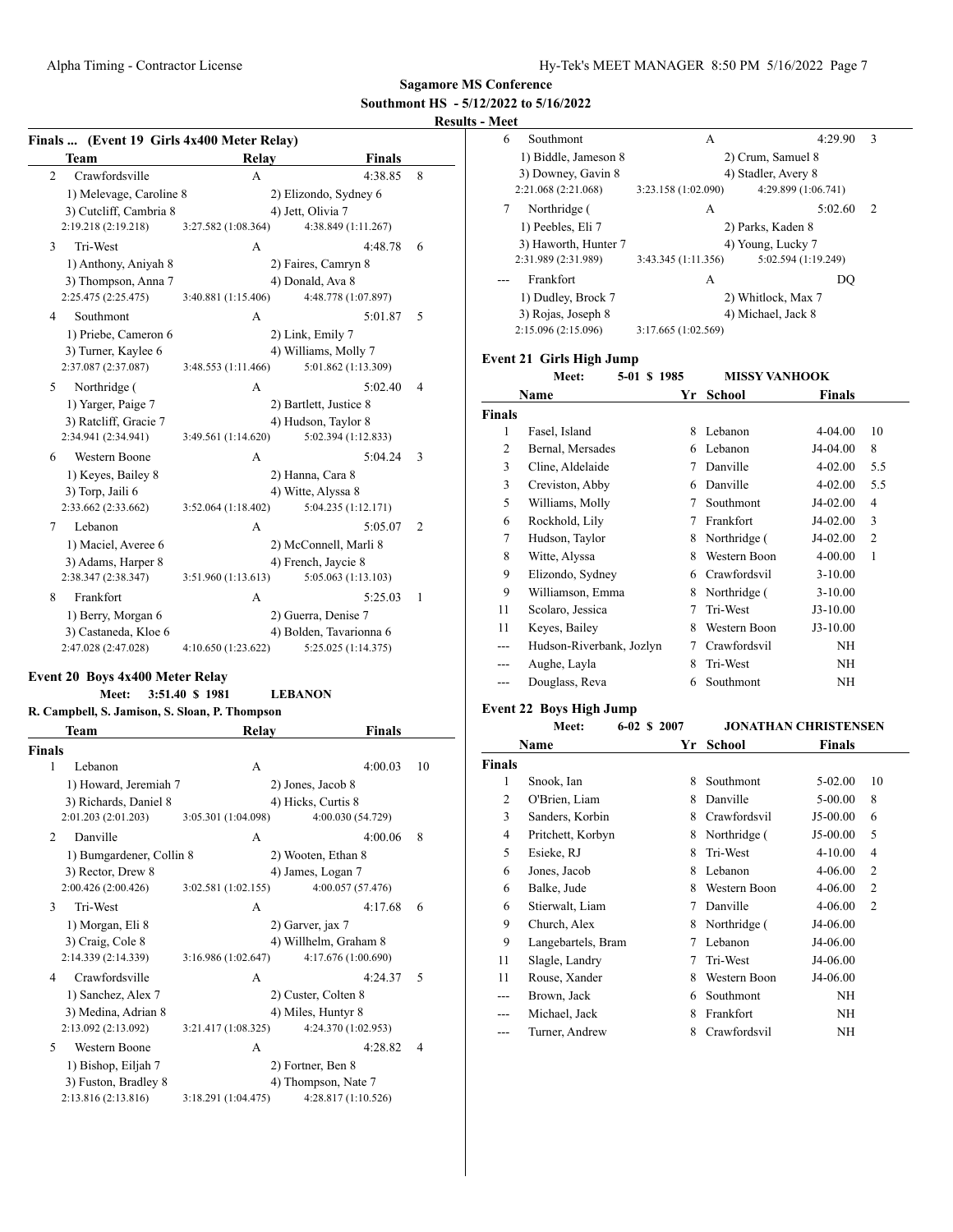# **Results - Meet**

| <br>. |                 |    |                |           |
|-------|-----------------|----|----------------|-----------|
| 10    | Hall, Cama      |    | 8 Northridge ( | 20-00.75  |
| 11    | Yeung, Lili     |    | 8 Crawfordsvil | 18-05.00  |
| 12    | Denk. Justice   |    | 6 Western Boon | 17-05.00  |
| 13    | Kunz, Brooke    |    | 7 Northridge ( | 17-03.50  |
| 14    | Lopez, Ariana   | 8. | Frankfort      | 16-09.50  |
| 15    | Methany, Sophia |    | Lebanon        | J16-09.50 |
| 16    | Shannon, Sophia |    | Southmont      | 15-10.75  |
|       |                 |    |                |           |

## **Event 26 Boys Shot Put**

|        | Meet:             | 49-03.50 \$1975 | <b>MICK ISGRIGG</b> |               |                |
|--------|-------------------|-----------------|---------------------|---------------|----------------|
|        | Name              | Yr              | School              | <b>Finals</b> |                |
| Finals |                   |                 |                     |               |                |
| 1      | Reagan, Ty        | 8               | Lebanon             | 40-08.75      | 10             |
| 2      | McMahon, Luke     | 7               | Danville            | 39-02.00      | 8              |
| 3      | Stokes, Garren    | 8               | Lebanon             | 35-09.75      | 6              |
| 4      | Pritchett, Korbyn | 8               | Northridge (        | 34-07.75      | 5              |
| 5      | Walls, Tyler      | 8               | Southmont           | 34-03.00      | 4              |
| 6      | Million, Wyatt    | 7               | Crawfordsvil        | 33-05.75      | 3              |
| 7      | Reyes, Ian        | 8               | Danville            | 29-04.50      | $\overline{2}$ |
| 8      | Amich, Maddox     | 6               | Western Boon        | 26-01.50      | 1              |
| 9      | Larue, Nick       | 8               | Southmont           | 25-10.00      |                |
| 10     | Jones, Jackson    | 7               | Western Boon        | 25-06.25      |                |
| 11     | Trejo, Alex       | 7               | Frankfort           | 25-05.50      |                |
| 12     | Hobaugh, Ike      | 6               | Tri-West            | 25-02.75      |                |
| 13     | Gonzalez, Jovany  | 7               | Frankfort           | J25-02.75     |                |
| 14     | Parsons, Nicholas | 8               | Tri-West            | 24-10.00      |                |
| 15     | Granson, Tyler    | 7               | Northridge (        | 24-05.50      |                |
| 16     | Walters, Judean   | 6               | Crawfordsvil        | 19-02.50      |                |

# **Event 27 Girls Long Jump**

|                | Meet:<br>16-00 \$ 2012         |    | <b>KIRSTEN SPOYLAR</b> |               |                |  |  |
|----------------|--------------------------------|----|------------------------|---------------|----------------|--|--|
|                | Name                           | Yr | School                 | <b>Finals</b> |                |  |  |
| <b>Finals</b>  |                                |    |                        |               |                |  |  |
| 1              | Dorsey, Wynsleigh              | 7  | Danville               | 14-11.50      | 10             |  |  |
| $\overline{c}$ | Regalado, Kylee                | 8  | Tri-West               | 14-10.50      | 8              |  |  |
| 3              | Ane, Malina                    | 8  | Danville               | 14-02.00      | 6              |  |  |
| 4              | Fasel, Island                  | 8  | Lebanon                | 13-08.00      | 5              |  |  |
| 5              | Faires, Camryn                 | 8  | Tri-West               | 13-06.50      | $\overline{4}$ |  |  |
| 6              | Bruder, Callie                 | 8  | Lebanon                | 13-06.00      | 3              |  |  |
| 7              | Shannon, Amarah                | 7  | Southmont              | 12-09.50      | $\overline{2}$ |  |  |
| 8              | Rockhold, Lily                 | 7  | Frankfort              | 12-04.00      | 1              |  |  |
| 9              | Sadian, Gabriela               | 6  | Crawfordsvil           | $11 - 10.50$  |                |  |  |
| 10             | Horton, Maesa                  | 8  | Crawfordsvil           | 11-08.50      |                |  |  |
| 11             | Crull, Jaysa                   | 8  | Southmont              | 11-03.00      |                |  |  |
| 12             | Shea, Sophia                   | 8  | Northridge (           | 10-08.00      |                |  |  |
| 13             | Santos, Cindy                  | 6  | Frankfort              | 10-07.00      |                |  |  |
| 14             | Hanna, Cara                    | 8  | Western Boon           | 10-06.50      |                |  |  |
| 15             | Easterly, Jaylyn               | 8  | Northridge (           | 8-10.00       |                |  |  |
|                | <b>Event 28 Boys Long Jump</b> |    |                        |               |                |  |  |
|                | 19-07 \$ 2016<br>Meet:         |    | <b>KADE KOBEL</b>      |               |                |  |  |

|               | .                | .  | .            |               |      |
|---------------|------------------|----|--------------|---------------|------|
|               | <b>Name</b>      |    | Yr School    | <b>Finals</b> |      |
| <b>Finals</b> |                  |    |              |               |      |
|               | Miller, Dominic  | 8. | Danville     | 17-03.00      | - 10 |
|               | O'Brien, Liam    | 8. | Danville     | 16-06.00      | -8   |
| 3             | Threlkeld, Isaac | x  | Western Boon | J16-06.00     | 6    |

|                | Meet:                             | 97-08 \$ 2005  | <b>KRISTEN KUZMICZ</b> |                           |
|----------------|-----------------------------------|----------------|------------------------|---------------------------|
|                | Name                              | Yr             | <b>School</b>          | <b>Finals</b>             |
| <b>Finals</b>  |                                   |                |                        |                           |
| 1              | Gomez, Layla                      | 7              | Southmont              | $85-10$<br>10             |
| $\overline{2}$ | Hummel, Casey                     | 7              | Danville               | 8<br>81-06                |
| 3              | Hardister, Braylinn               | 7              | Tri-West               | 74-03<br>6                |
| $\overline{4}$ | Schroeter, Alayna                 | 7              | Crawfordsvil           | $72 - 10$<br>5            |
| 5              | White, Brooklyn                   | 7              | Tri-West               | $63-05$<br>$\overline{4}$ |
| 6              | Hall, Cama                        | 8              | Northridge (           | 61-06<br>3                |
| 7              | Armstrong, Moriah                 | 7              | Danville               | 56-11<br>$\overline{2}$   |
| 8              | Gearheart, Janelle                | 8              | Western Boon           | 56-04<br>1                |
| 9              | Kunz, Brooke                      | 7              | Northridge (           | $52-06$                   |
| 10             | Gramlin, Claire                   | 8              | Lebanon                | 52-01                     |
| 11             | Wills, Jessielynn                 | 7              | Frankfort              | $48 - 10$                 |
| 12             | Guerra, Denise                    | 7              | Frankfort              | 47-09                     |
| 13             | Yeung, Lili                       | 8              | Crawfordsvil           | $47-03$                   |
| 14             | Methany, Sophia                   | 7              | Lebanon                | $45-06$                   |
| 15             | Shannon, Sophia                   | 8              | Southmont              | $40 - 09$                 |
| 16             | Denk, Justice                     | 6              | Western Boon           | $30 - 04$                 |
|                | <b>Event 24 Boys Discus Throw</b> |                |                        |                           |
|                | Meet:                             | 139-03 \$ 2005 |                        | <b>JORDAN HOCKERSMITH</b> |
|                | <b>Name</b>                       | Yr             | <b>School</b>          | <b>Finals</b>             |
| <b>Finals</b>  |                                   |                |                        |                           |
| 1              | Reagan Ty                         |                | 8 Lebanon              | $121 - 01$<br>10          |

| 1              | Reagan, Ty              | 8 | Lebanon      | 121-01    | 10             |
|----------------|-------------------------|---|--------------|-----------|----------------|
| 2              | Million, Wyatt          | 7 | Crawfordsvil | 97-08     | 8              |
| 3              | Mpanda, Arsene          | 8 | Lebanon      | 93-03     | 6              |
| $\overline{4}$ | Kinser, Landon          | 8 | Danville     | 88-02     | 5              |
| 5              | Simmons, Hutton         | 8 | Danville     | 84-10     | 4              |
| 6              | Larue, Nick             | 8 | Southmont    | 82-05     | 3              |
| 7              | Walls, Tyler            | 8 | Southmont    | 76-04     | $\overline{2}$ |
| 8              | Parsons, Nicholas       | 8 | Tri-West     | 68-04     | 1              |
| 9              | Amich, Maddox           | 6 | Western Boon | 67-07     |                |
| 10             | Haworth, Hunter         | 7 | Northridge ( | 65-01     |                |
| 11             | Diaz -plascencia, Yurem | 7 | Frankfort    | $62 - 05$ |                |
| 12             | Mejia-Mora, Jesus       | 7 | Frankfort    | $J62-05$  |                |
| 13             | Jones, Jackson          | 7 | Western Boon | 59-05     |                |
| 14             | Walters, Judean         | 6 | Crawfordsvil | 56-00     |                |
| 15             | Granson, Tyler          | 7 | Northridge ( | $50 - 11$ |                |
| 16             | Ross, Connor            | 8 | Tri-West     | 46-08     |                |

#### **Event 25 Girls Shot Put**

|        | 33-03.50 \$ 1989<br>Meet: |   | <b>SHAUNA DUNN</b> |               |                |
|--------|---------------------------|---|--------------------|---------------|----------------|
|        | <b>Name</b>               |   | Yr School          | <b>Finals</b> |                |
| Finals |                           |   |                    |               |                |
| 1      | Gomez, Layla              |   | Southmont          | 30-03.50      | 10             |
| 2      | Hardister, Braylinn       |   | Tri-West           | 26-09.00      | 8              |
| 3      | Gearheart, Janelle        | 8 | Western Boon       | $25-04.00$    | 6              |
| 4      | Gramlin, Claire           | 8 | Lebanon            | 24-09.00      | 5              |
| 5      | Armstrong, Moriah         |   | Danville           | 24-06.00      | $\overline{4}$ |
| 6      | Sollars, Kylie            |   | Tri-West           | 23-05.25      | 3              |
| 7      | Caudle, Khloe             |   | Danville           | 23-04.75      | $\overline{2}$ |
| 8      | Garcia, Jordyn            |   | Frankfort          | 23-00.00      | 1              |
| 9      | Schroeter, Alayna         |   | Crawfordsvil       | 21-01.25      |                |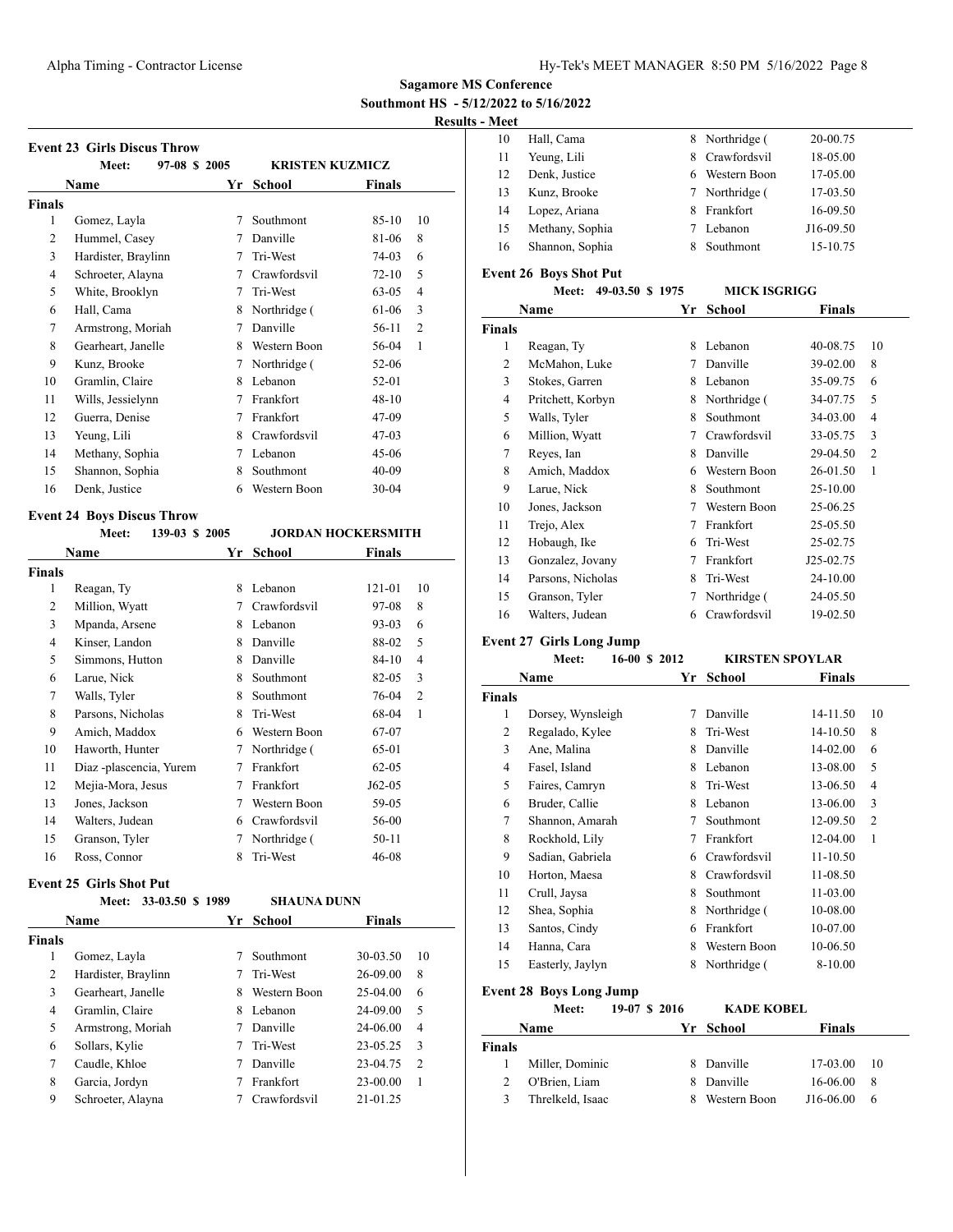#### **Results - Meet**

| Finals  (Event 28 Boys Long Jump) |                    |   |              |               |                |
|-----------------------------------|--------------------|---|--------------|---------------|----------------|
|                                   | Name               |   | Yr School    | <b>Finals</b> |                |
| 4                                 | Redmond, Carter    | 7 | Lebanon      | 16-05.25      | 5              |
| 5                                 | McAtee, Samuel     | 8 | Frankfort    | 16-03.50      | 4              |
| 6                                 | Morgan, Eli        | 8 | Tri-West     | 15-08.25      | 3              |
| 7                                 | Toney, Lewis       | 8 | Lebanon      | 15-04.50      | $\overline{c}$ |
| 8                                 | Snook, Ian         | 8 | Southmont    | 15-01.25      | 1              |
| 9                                 | Williams, Heath    | 8 | Western Boon | 15-00.00      |                |
| 10                                | Sanders, Korbin    | 8 | Crawfordsvil | 14-08.25      |                |
| 11                                | Hall, Wanson       | 7 | Tri-West     | 14-08.00      |                |
| 12                                | Thompson, Tyler    | 7 | Northridge ( | 14-04.50      |                |
| 13                                | Beardsley, Charlie | 7 | Frankfort    | J14-04.50     |                |
| 14                                | Wolcott, Dylan     | 8 | Crawfordsvil | 14-02.50      |                |
| 15                                | Arthur, Owen       | 8 | Northridge ( | 13-02.50      |                |
| 16                                | Long, Peyton       |   | Southmont    | 12-06.00      |                |

#### **Event 1 Girls 2400 Meter Run**

|        | Meet:               | 8:43.00 \$ 2010      |                | <b>KAYLA STAMM</b>  |                |
|--------|---------------------|----------------------|----------------|---------------------|----------------|
|        | Name                |                      | Yr School      | Finals              |                |
| Finals |                     |                      |                |                     |                |
| 1      | Steffey, Kycie      | 7                    | Tri-West       | 9:28.17             | 10             |
|        | 3:03.364 (3:03.364) | 4:42.792 (1:39.428)  |                | 6:19.887 (1:37.095) |                |
|        | 7:58.246 (1:38.359) | 9:28.169 (1:29.923)  |                |                     |                |
| 2      | Armstrong, Caroline |                      | 6 Danville     | 9:36.50             | 8              |
|        | 3:05.437 (3:05.437) | 4:44.528 (1:39.091)  |                | 6:25.475 (1:40.947) |                |
|        | 8:08.016 (1:42.541) | 9:36.493 (1:28.477)  |                |                     |                |
| 3      | Lamerson, Penny     |                      | 8 Lebanon      | 9:39.64             | 6              |
|        | 3:02.984 (3:02.984) | 4:42.523 (1:39.539)  |                | 6:23.213 (1:40.690) |                |
|        | 8:05.212 (1:41.999) | 9:39.631 (1:34.419)  |                |                     |                |
| 4      | Yeager, Juliet      |                      | 8 Tri-West     | 9:44.28             | 5              |
|        | 3:05.811 (3:05.811) | 4:43.791 (1:37.980)  |                | 6:23.663 (1:39.872) |                |
|        | 8:05.633 (1:41.970) | 9:44.273 (1:38.640)  |                |                     |                |
| 5      | Swinford, Remy      |                      | 8 Crawfordsvil | 10:02.56            | $\overline{4}$ |
|        | 3:10.423(3:10.423)  | 4:54.174 (1:43.751)  |                | 6:38.935(1:44.761)  |                |
|        | 8:24.459 (1:45.524) | 10:02.560 (1:38.101) |                |                     |                |
| 6      | Oliver, Elizabeth   |                      | 7 Danville     | 10:18.86            | 3              |
|        | 3:21.680 (3:21.680) | 5:07.653 (1:45.973)  |                | 6:51.209 (1:43.556) |                |
|        | 8:38.408 (1:47.199) | 10:18.860 (1:40.452) |                |                     |                |
| 7      | Woolwine, Kaitlyn   |                      | 8 Northridge ( | 10:29.15            | 2              |
|        | 3:30.156 (3:30.156) | 5:18.228 (1:48.072)  |                | 7:08.121 (1:49.893) |                |
|        | 8:56.272 (1:48.151) | 10:29.146 (1:32.874) |                |                     |                |
| 8      | Stucky, Charlotte   |                      | 8 Western Boon | 10:30.44            | 1              |
|        | 3:15.518 (3:15.518) | 5:05.725 (1:50.207)  |                | 6:51.616(1:45.891)  |                |
|        | 8:45.172 (1:53.556) | 10:30.434 (1:45.262) |                |                     |                |
| 9      | Herron, Madeline    |                      | 6 Frankfort    | 10:37.00            |                |
|        | 3:20.782 (3:20.782) | 5:08.754 (1:47.972)  |                | 7:03.863 (1:55.109) |                |
|        | 8:56.409 (1:52.546) | 10:36.993 (1:40.584) |                |                     |                |
| 10     | Gearheart, Joan     |                      | 6 Western Boon | 10:40.53            |                |
|        | 3:24.688 (3:24.688) | 5:16.412 (1:51.724)  |                | 7:11.911 (1:55.499) |                |
|        | 9:05.932 (1:54.021) | 10:40.527 (1:34.595) |                |                     |                |
| 11     | Burgin, Marabeth    |                      | 8 Lebanon      | 10:40.55            |                |
|        | 3:21.259 (3:21.259) | 5:11.737 (1:50.478)  |                | 7:05.031 (1:53.294) |                |
|        | 8:57.431 (1:52.400) | 10:40.544 (1:43.113) |                |                     |                |
| 12     | Dowd, Melanie       |                      | 7 Crawfordsvil | 11:04.74            |                |
|        | 3:35.796 (3:35.796) | 5:32.387 (1:56.591)  |                | 7:26.547 (1:54.160) |                |
|        | 9:18.258 (1:51.711) | 11:04.737 (1:46.479) |                |                     |                |

| 13            | Woods, Lennon                               | 7 Southmont<br>11:16.37                    |    |
|---------------|---------------------------------------------|--------------------------------------------|----|
|               | 3:27.386 (3:27.386)                         | 5:23.253 (1:55.867)<br>7:22.542 (1:59.289) |    |
|               | 9:23.360 (2:00.818)                         | 11:16.363(1:53.003)                        |    |
| 14            | Shannon, Amarah                             | 7 Southmont<br>11:54.29                    |    |
|               | 3:42.501 (3:42.501)                         | 5:46.575 (2:04.074)<br>7:53.226 (2:06.651) |    |
|               |                                             | 11:54.281 (1:54.502)                       |    |
|               | 9:59.779 (2:06.553)                         |                                            |    |
| 15            | Hall, Abby                                  | 6 Frankfort<br>12:13.15                    |    |
|               | 3:48.608 (3:48.608)                         | 5:59.634 (2:11.026)<br>8:05.467 (2:05.833) |    |
|               | 10:13.774 (2:08.307)                        | 12:13.141 (1:59.367)                       |    |
| 16            | Brooks, Beth                                | 7 Northridge (<br>12:51.68                 |    |
|               | 4:10.121(4:10.121)                          | 6:22.733(2:12.612)<br>8:35.243 (2:12.510)  |    |
|               | 10:54.562 (2:19.319)                        | 12:51.679 (1:57.117)                       |    |
|               |                                             |                                            |    |
|               | <b>Event 2 Boys 2400 Meter Run</b><br>Meet: | <b>JAVIER VASQUEZ</b><br>7:51.40 \$ 2007   |    |
|               | Name                                        | Yr School<br>Finals                        |    |
|               |                                             |                                            |    |
| <b>Finals</b> |                                             |                                            |    |
| 1             | Threlkeld, Isaac                            | 8 Western Boon<br>8:47.52                  | 10 |
|               | 1:27.588 (1:27.588)                         | 3:02.787 (1:35.199)<br>4:36.076 (1:33.289) |    |
|               | 6:09.820 (1:33.744)                         | 7:36.405 (1:26.585)<br>8:47.513 (1:11.108) |    |
| 2             | Matthews, Alex                              | 7 Tri-West<br>8:47.66                      | 8  |
|               | 1:27.983 (1:27.983)                         | 3:03.106 (1:35.123)<br>4:36.228 (1:33.122) |    |
|               | 6:09.712 (1:33.484)                         | 8:47.656 (1:10.900)<br>7:36.756 (1:27.044) |    |
| 3             | Reeves, Trent                               | 7 Southmont<br>9:05.89                     | 6  |
|               | 1:28.561 (1:28.561)                         | 3:03.661 (1:35.100)<br>4:36.491 (1:32.830) |    |
|               | 6:10.549 (1:34.058)                         | 9:05.881 (1:21.689)<br>7:44.192 (1:33.643) |    |
| 4             | Keck, Ethan                                 | 8 Southmont<br>9:06.66                     | 5  |
|               | 1:29.144 (1:29.144)                         | 3:03.476 (1:34.332)<br>4:36.618 (1:33.142) |    |
|               | 6:11.046 (1:34.428)                         | 7:43.168 (1:32.122)<br>9:06.653 (1:23.485) |    |
| 5             | Crockett, Alex                              | 8 Western Boon<br>9:12.91                  | 4  |
|               | 1:28.355 (1:28.355)                         | 3:03.395 (1:35.040)<br>4:36.943 (1:33.548) |    |
|               | 6:10.189(1:33.246)                          | 7:45.230 (1:35.041)<br>9:12.902 (1:27.672) |    |
|               |                                             |                                            |    |
| 6             | Bowman, Drew                                | 8 Danville<br>9:18.08                      | 3  |
|               | 1:28.540 (1:28.540)                         | 3:03.585 (1:35.045)<br>4:37.171 (1:33.586) |    |
|               | 6:11.393 (1:34.222)                         | 7:48.355 (1:36.962)<br>9:18.080 (1:29.725) |    |
| 7             | Brumett, Marcus                             | 6 Crawfordsvil<br>9:23.52                  | 2  |
|               | 1:32.113 (1:32.113)                         | 3:08.645 (1:36.532)<br>4:46.684 (1:38.039) |    |
|               | 6:22.023 (1:35.339)                         | 7:59.124(1:37.101)<br>9:23.520 (1:24.396)  |    |
|               | 8 Welsh, Noah                               | 7 Tri-West 9:45.31                         | -1 |
|               | 1:31.543 (1:31.543)                         | 3:09.972 (1:38.429)<br>4:51.677 (1:41.705) |    |
|               | 6:32.594 (1:40.917)                         | 8:15.197 (1:42.603)<br>9:45.310 (1:30.113) |    |
| 9             | Salinas, Joel                               | 8 Lebanon<br>9:45.76                       |    |
|               | 1:29.588 (1:29.588)                         | 3:04.649 (1:35.061)<br>4:43.484 (1:38.835) |    |
|               | 6:25.193 (1:41.709)                         | 8:14.432 (1:49.239)<br>9:45.757 (1:31.325) |    |
| 10            |                                             |                                            |    |
|               |                                             | 8 Danville<br>9:45.91                      |    |
|               | Wells, Carter<br>1:33.508 (1:33.508)        | 3:15.701 (1:42.193)<br>4:59.003 (1:43.302) |    |
|               |                                             |                                            |    |
|               | 6:40.673 (1:41.670)                         | 8:22.190 (1:41.517)<br>9:45.907 (1:23.717) |    |
| 11            | Frost, Nolan                                | 6 Lebanon<br>9:54.64                       |    |
|               | 1:30.411 (1:30.411)                         | 3:08.906 (1:38.495)<br>4:51.081 (1:42.175) |    |
|               | 6:33.445 (1:42.364)                         | 8:19.496 (1:46.051)<br>9:54.631 (1:35.135) |    |
| 12            | Young, Lucky                                | 7 Northridge (<br>9:57.95                  |    |
|               | 1:34.287 (1:34.287)                         | 3:16.225 (1:41.938)<br>4:59.471 (1:43.246) |    |
|               | 6:43.568 (1:44.097)                         | 8:29.188 (1:45.620)<br>9:57.942 (1:28.754) |    |
| 13            | Rushton, Lucas                              | 6 Frankfort<br>10:02.50                    |    |
|               | 1:31.172 (1:31.172)                         | 3:11.539 (1:40.367)<br>4:56.206 (1:44.667) |    |